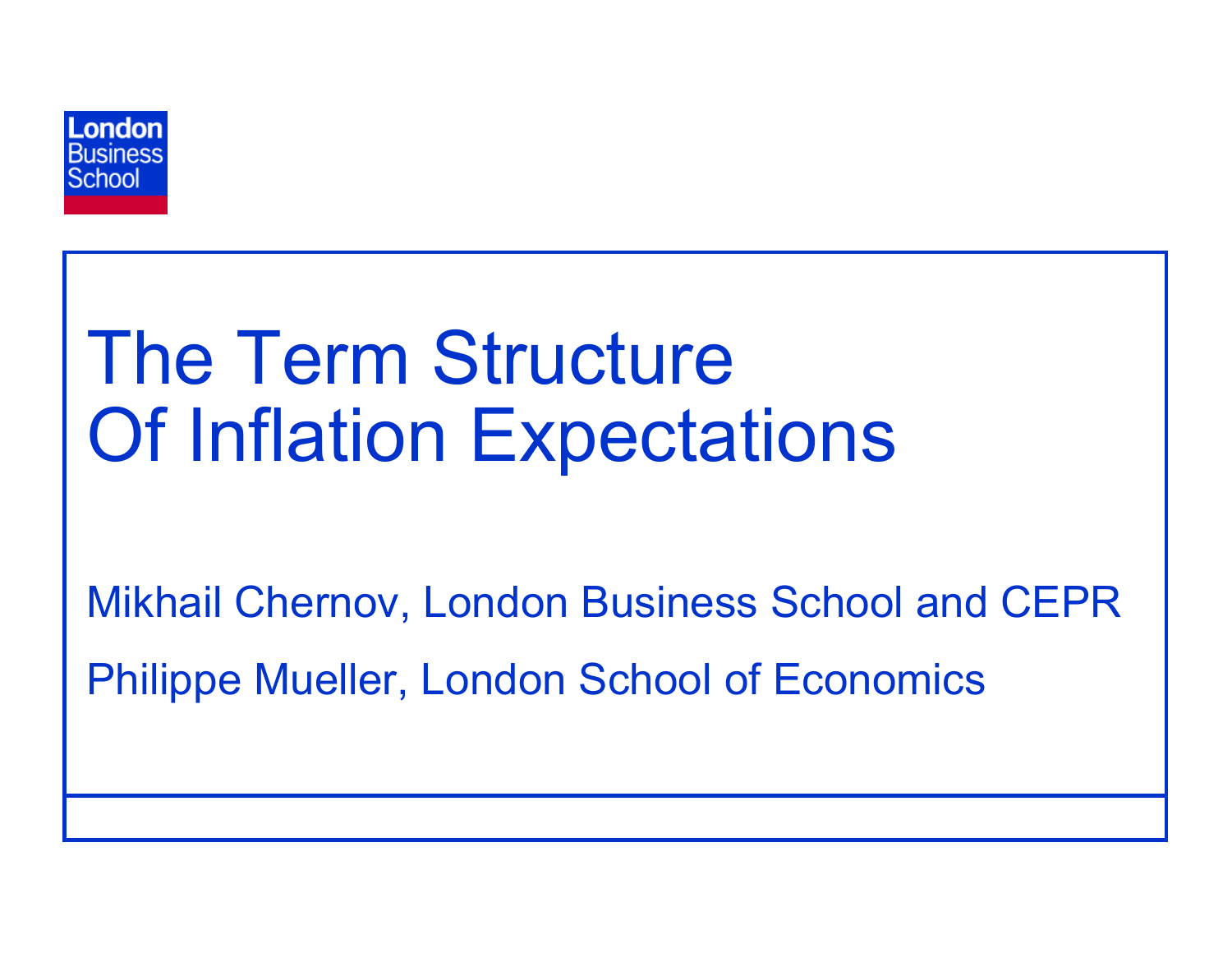

### Monetary policy effectiveness

- $\mathcal{L}_{\mathcal{A}}$  Monetary policy (MP) matters for the real economy
	- How effective is MP in the US?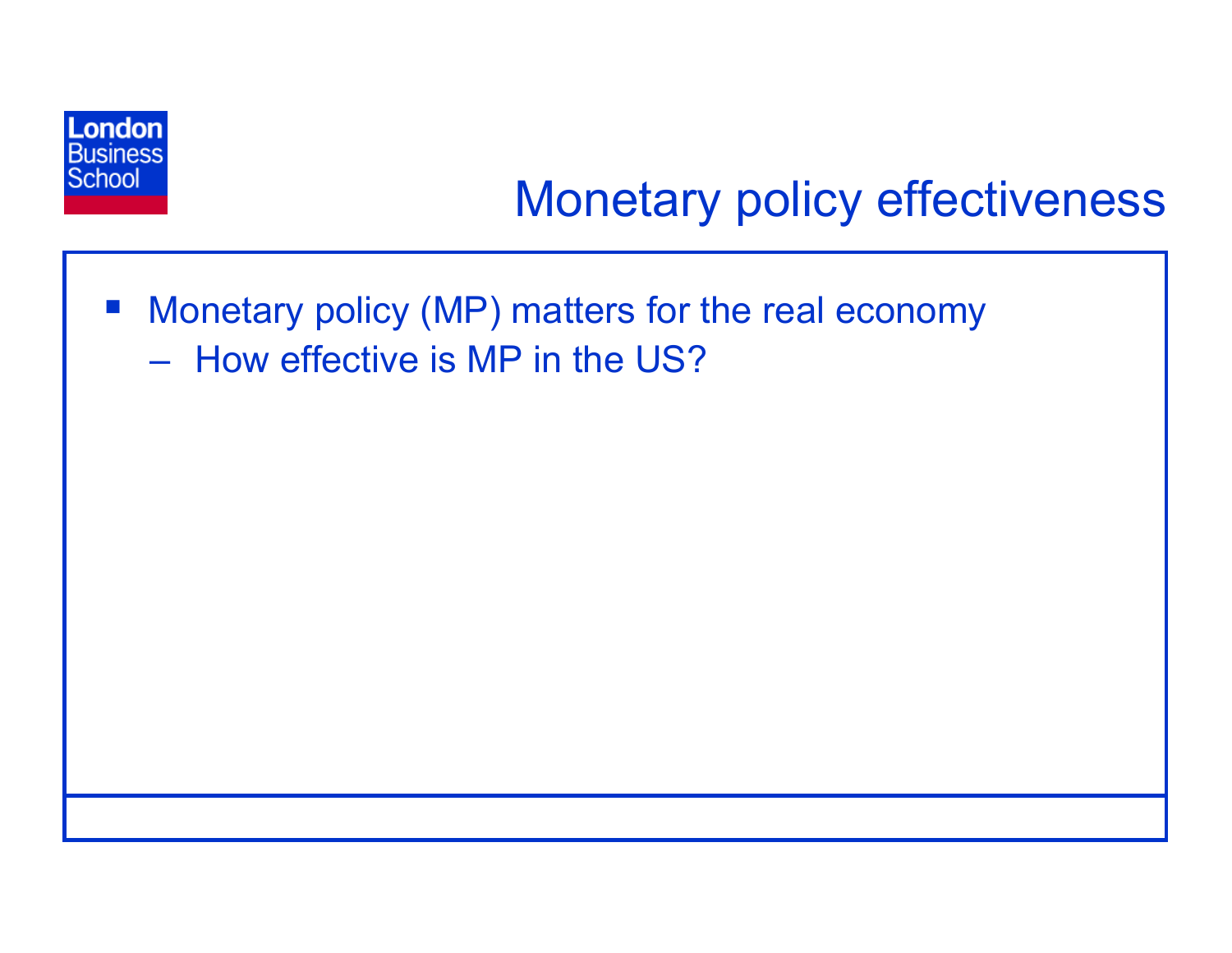

### Monetary policy effectiveness

- Monetary policy (MP) matters for the real economy – How effective is MP in the US?
- "...[the] economic system will work best when producers and consumers, employers and employees, can proceed with full confidence that the average level of prices will behave in a known way in the future -- preferably that it will be highly stable." -- Friedman (1968)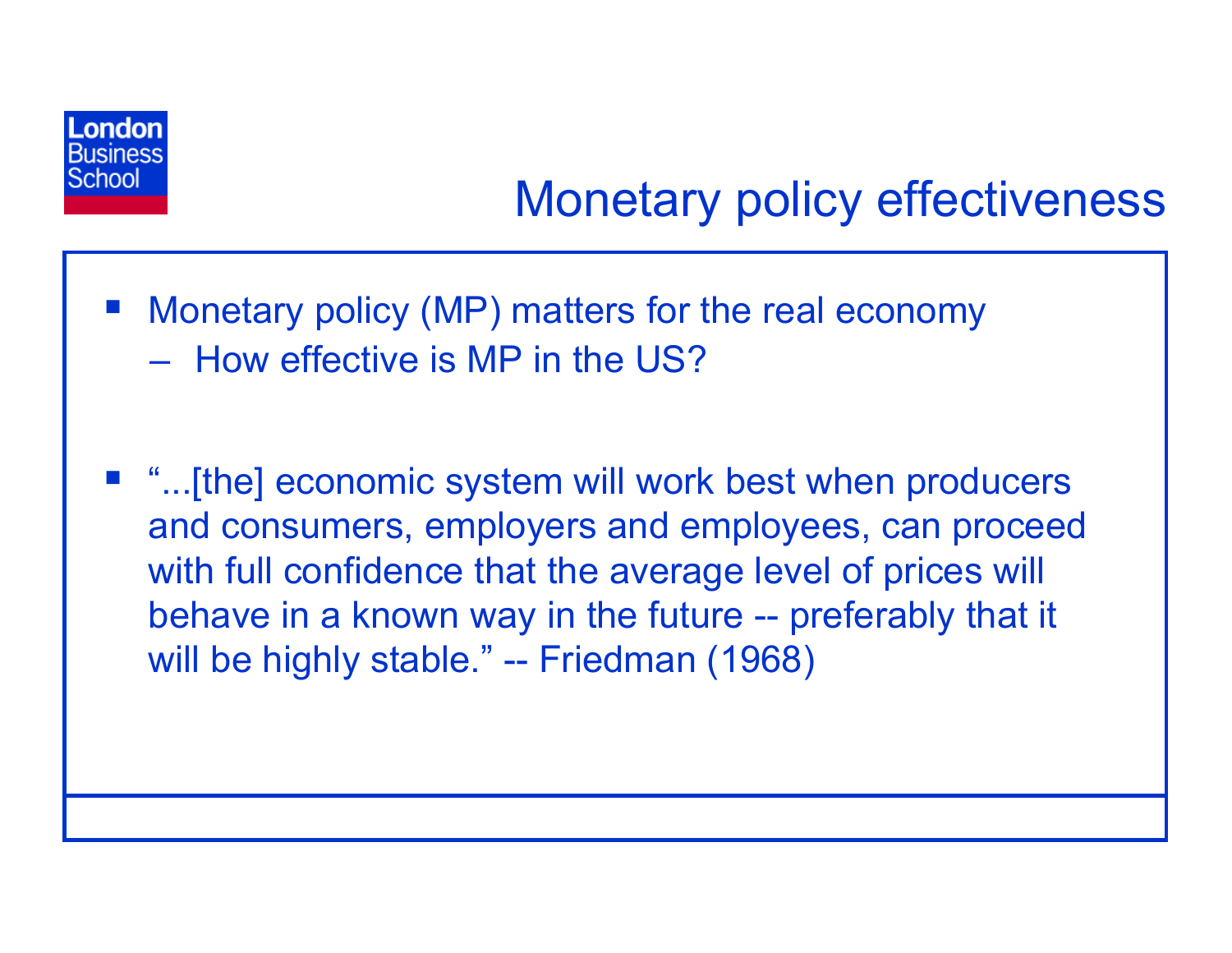

### Optimal monetary policy

- In the rational expectations equilibrium (REE) , the optimal MP entails a response to shocks in inflation and output
- **If private sector expectations deviate from rational** expectations, then REE optimal MP will lead to instability
- $\mathcal{L}^{\text{max}}$  Optimal MP should respond to private sector expectations or their determinants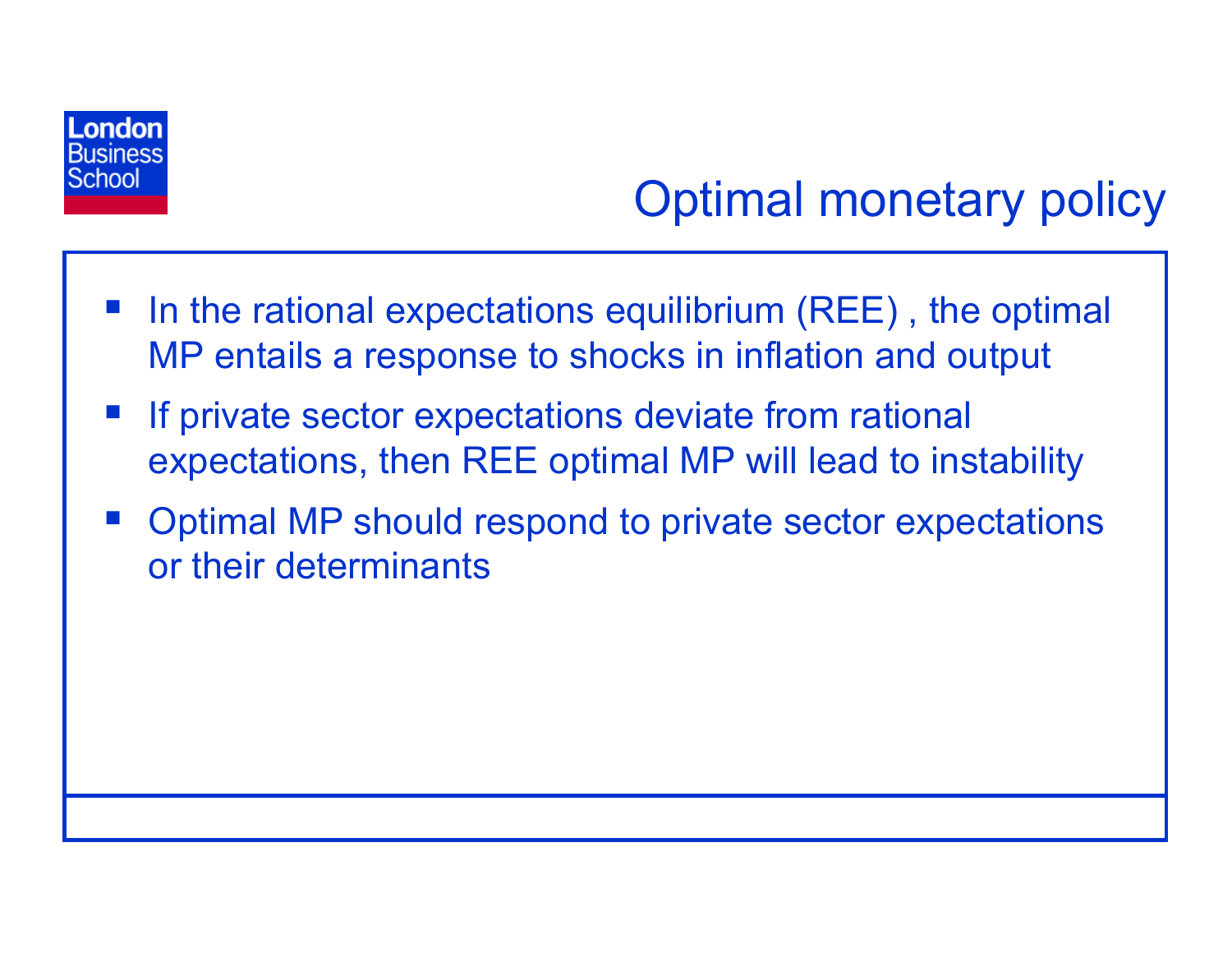

#### **Questions**

- $\mathcal{L}^{\mathcal{L}}$  Is there any evidence that US MP responds to private sector expectations?
- $\mathcal{L}^{\mathcal{A}}$ If yes, does it lead to anchored expectations?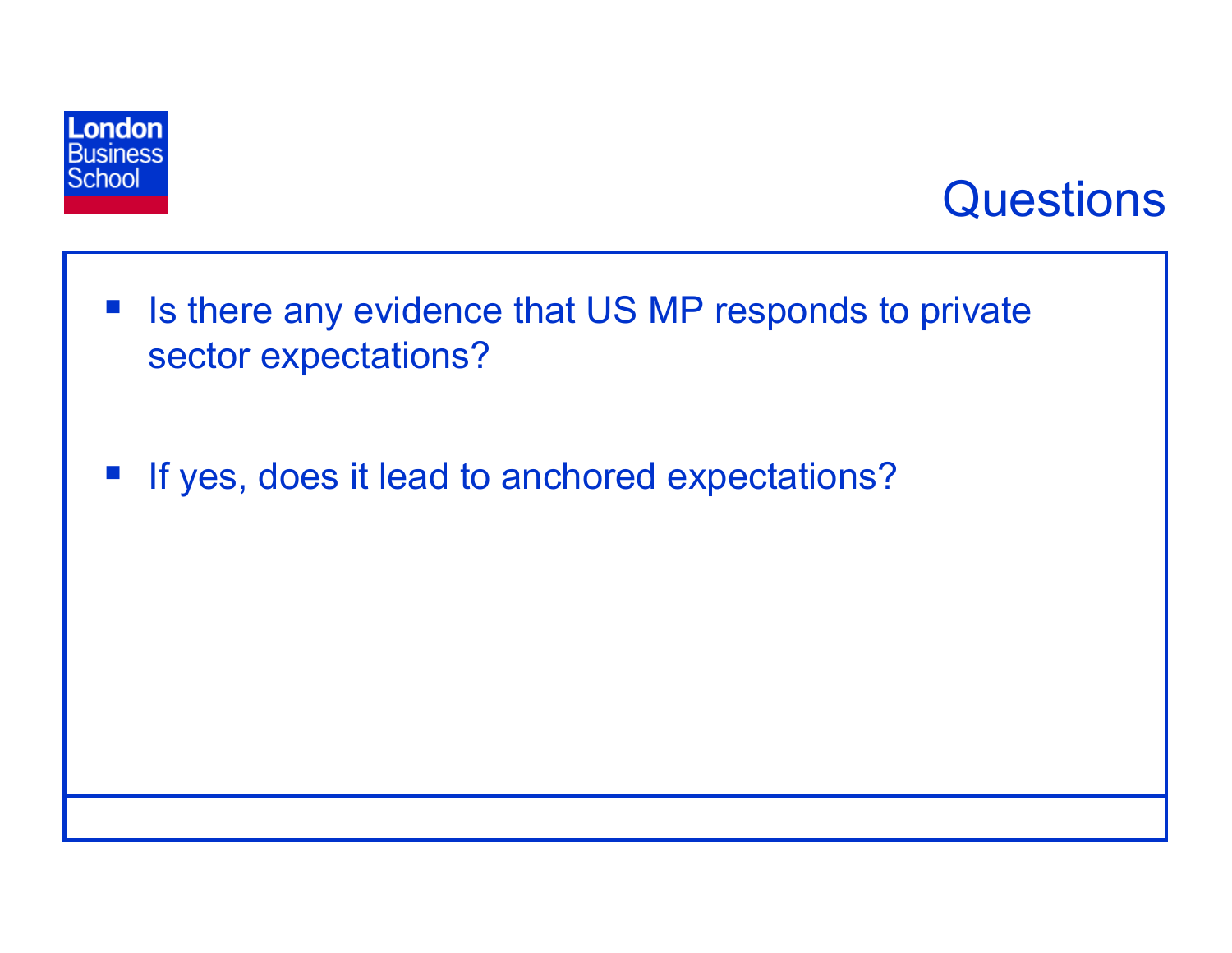

### Are private sector expectations observed?

- $\mathcal{L}_{\mathcal{A}}$ Nominal yields are noisy measures of expectations
- $\mathcal{L}_{\mathcal{A}}$ Survey forecasts are supposed to be direct measures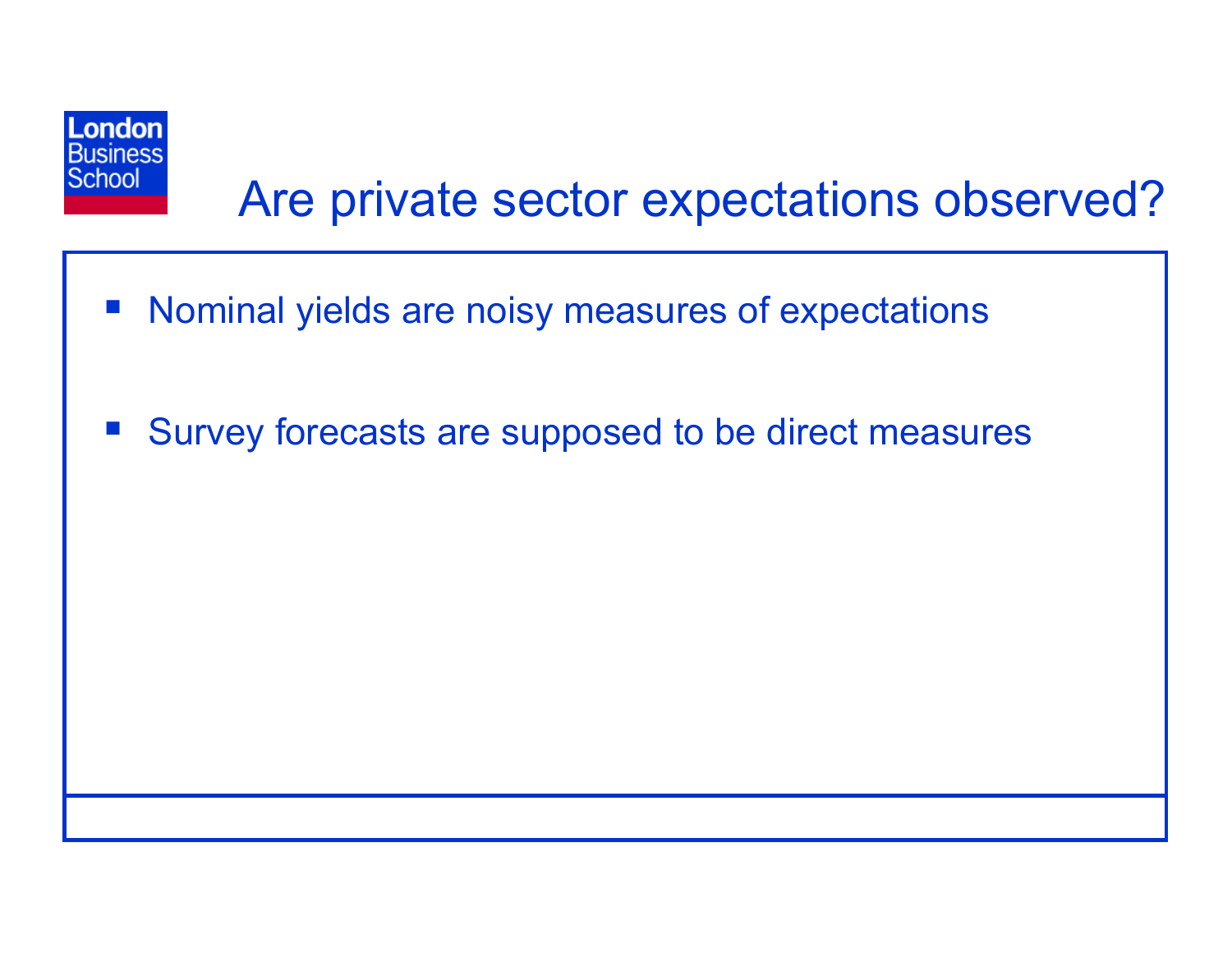#### The Term Structure of Inflation Forecasts

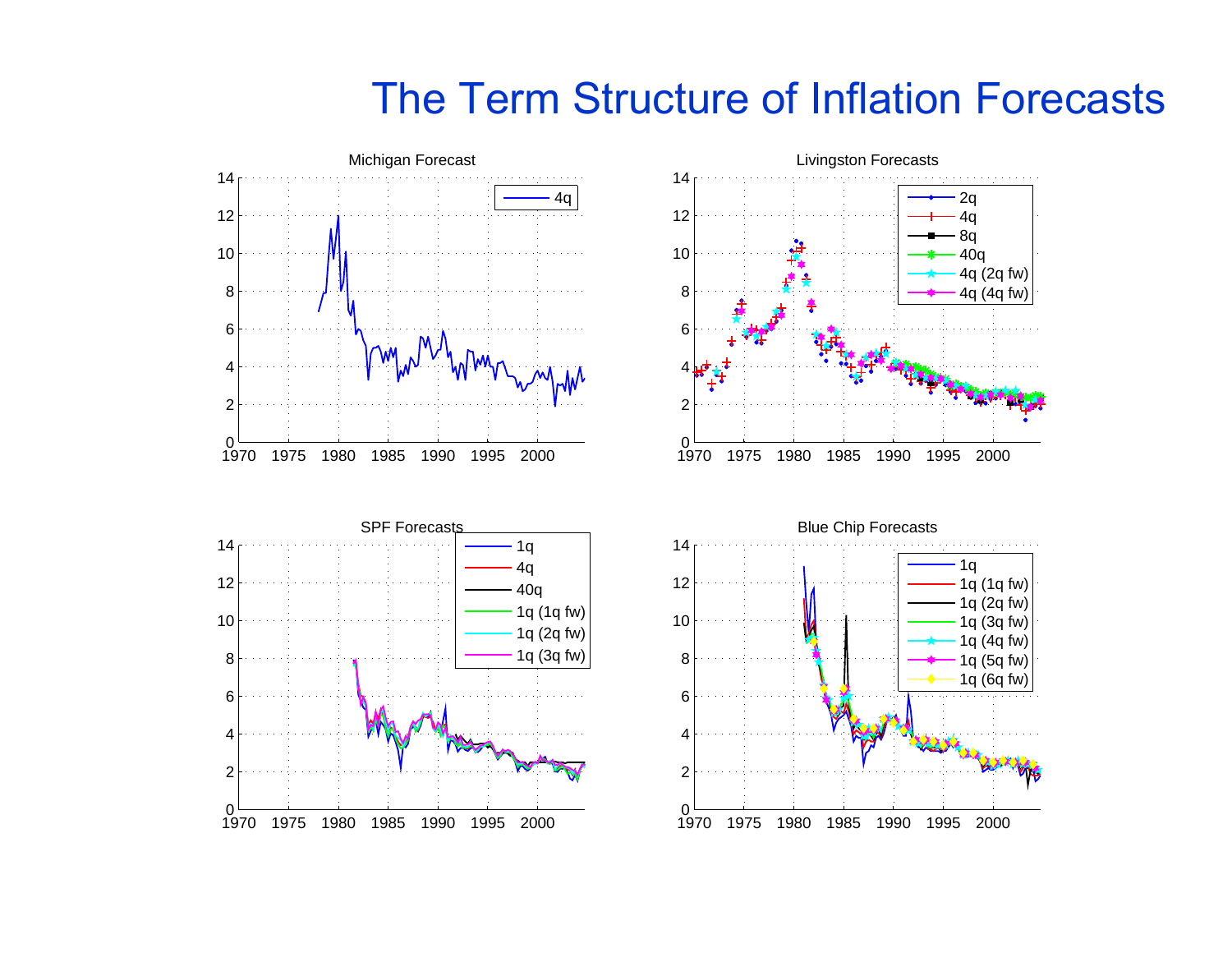

### Are private sector expectations observed?

- $\mathcal{L}_{\mathcal{A}}$ Nominal yields are noisy measures of expectations
- $\mathcal{L}_{\mathcal{A}}$ Survey forecasts are supposed to be direct measures
- $\mathcal{L}_{\mathcal{A}}$ Is information in yields consistent with that of the surveys?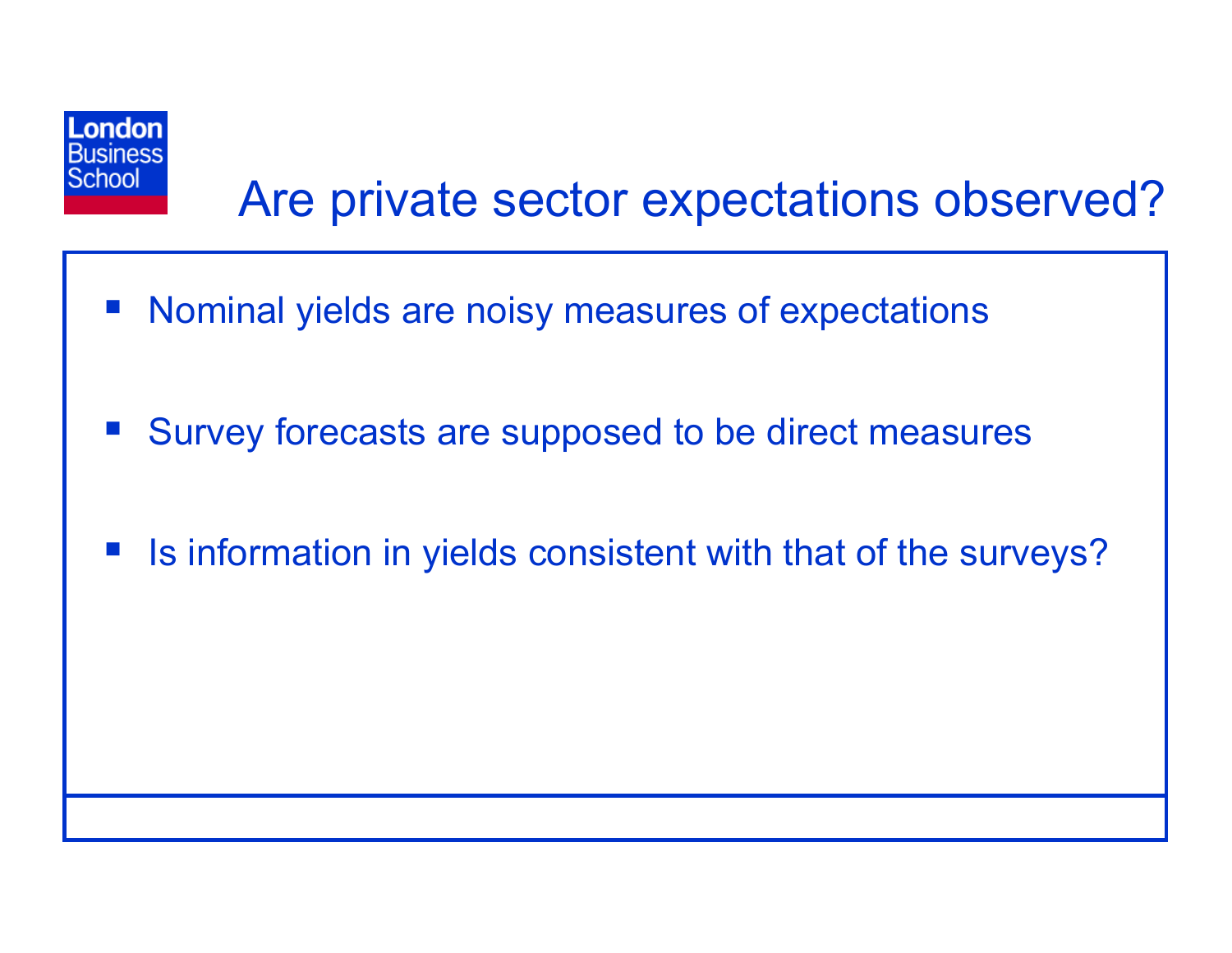

#### Approach

- We build a joint model of survey forecasts and UST yields
- Measure private sector inflation expectations
- $\mathcal{L}^{\text{max}}$ Establish the determinants of these expectations
- Does the policy respond to these determinants?
- Are expectations anchored?
- Implication: Out-of-sample inflation forecasting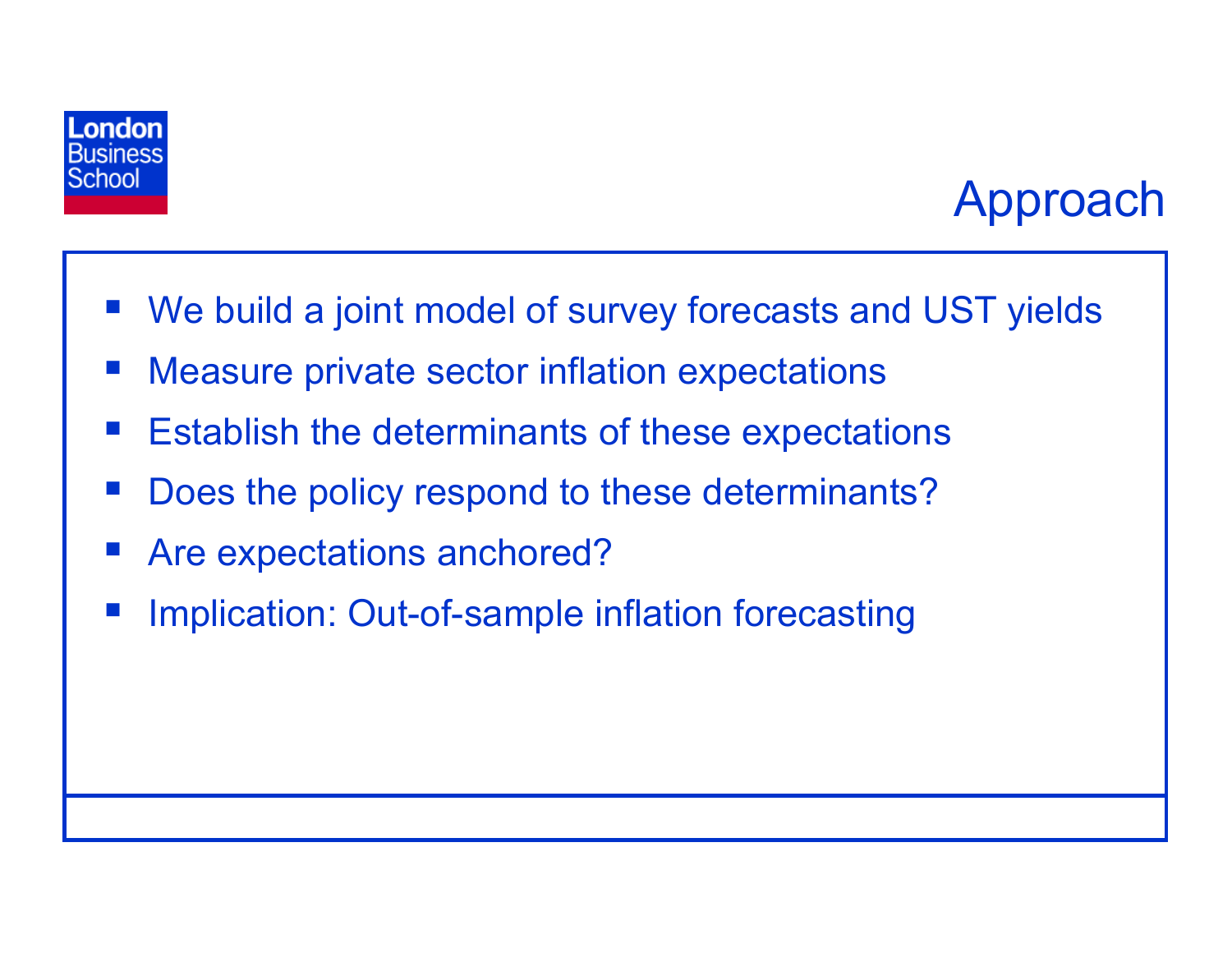

### Summary of findings

- Private sector expectations measurement requires information from both yields and surveys
- **The expectations are driven by inflation, output, and an** independent "survey" factor that is needed to model all the inflation expectations at all maturities
- **The interest rate rule loads on the "survey" factor, that is,** MP responds to variables outside of the standard set
- Monetary policy appears to be more effective recently
- $\mathcal{L}^{\text{max}}$  Inflation expectations outperform those of a "standard" macro-finance model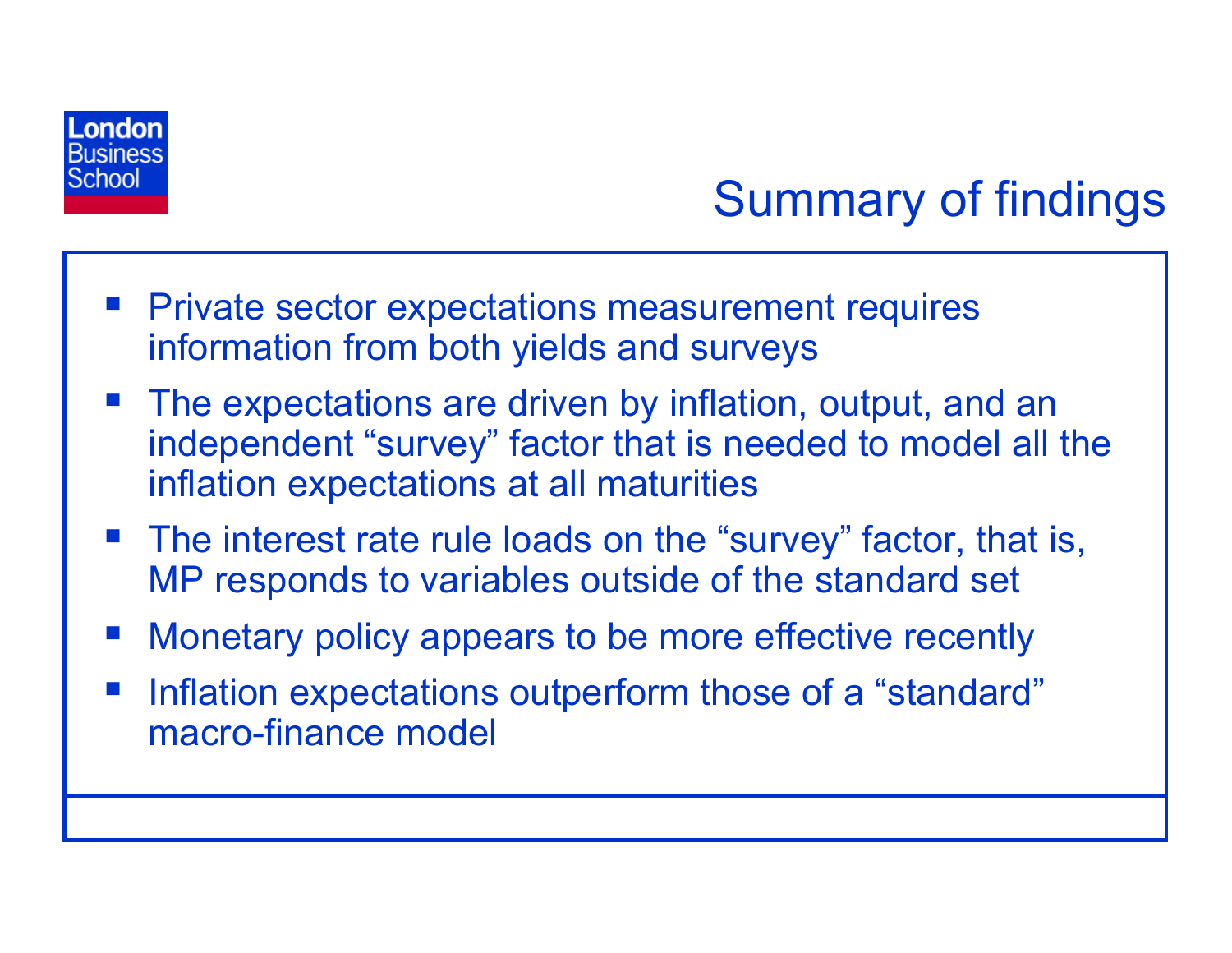

### Modeling strategy

- It is natural to investigate these issues in a model that incorporates macro variables, forecasts and yields
- **Service Service** Macro-finance term structure model with a twist
- We accommodate macro variables ( $\mathbb P$ -measure), yields ( $\mathbb Q$ -measure), and surveys ( $\mathbb P^i$ -measure)
	- –Allows for multiple surveys
	- State-dependent biases
	- Can establish the "marginal" expectations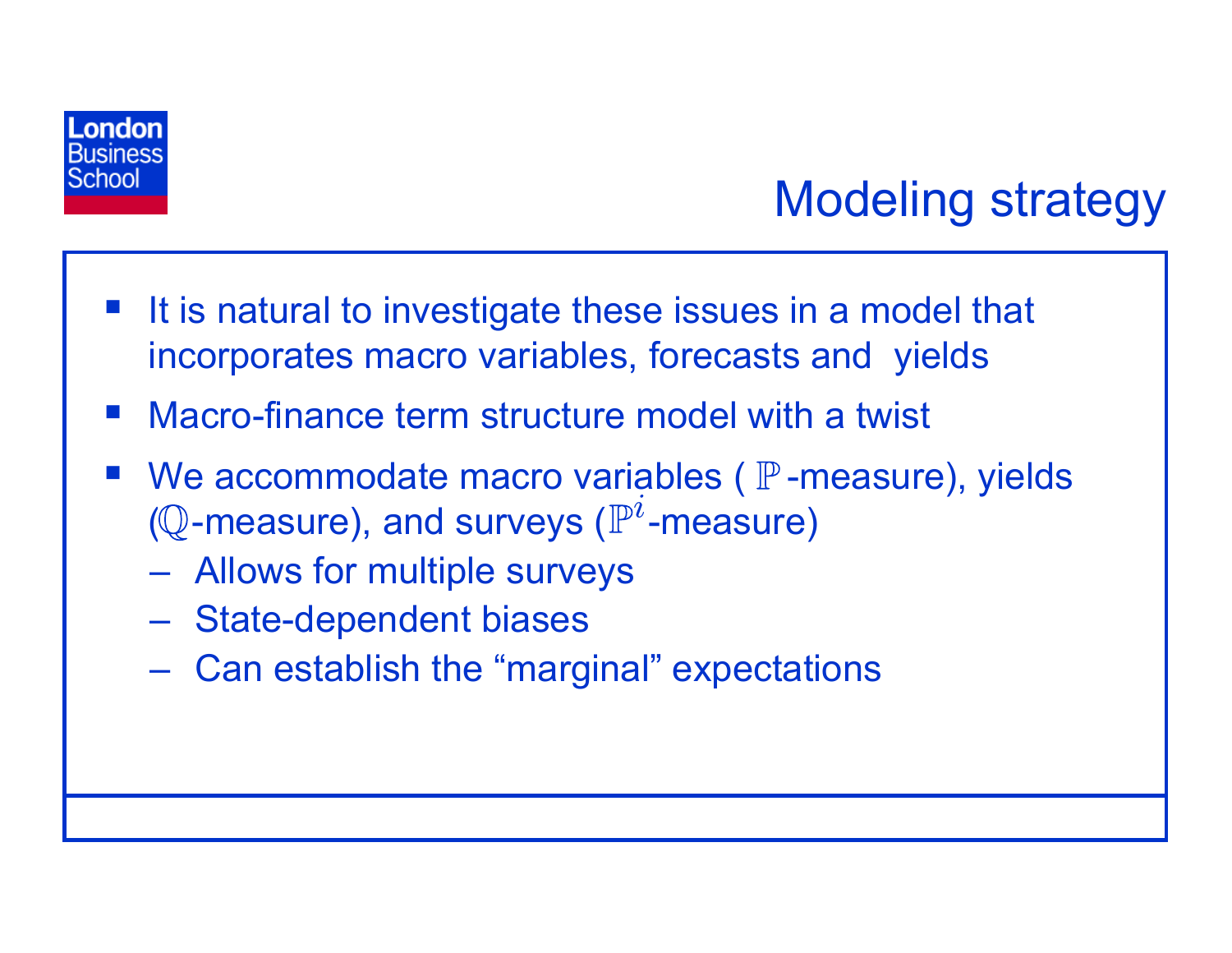

#### States of the economy

 $m_t$ 

 $\mathbb{P}$ 



 $\mathcal{L}_{\mathcal{A}}$ Factors – Gaussian VAR(1):  $z_t = \mu + \Phi z_{t-1} + \Sigma \epsilon_t, \ z_t = (g_t, \pi_t, x_{1t}, x_{2t})$ 

$$
\blacksquare \quad \text{Inflation forecast:} \qquad \qquad E_t^{\mathbb{P}}(\pi_{t+\tau}) = e_2' \left( \left( I - \Phi \right)^{-1} \left( I - \Phi^{\tau} \right) \mu + \Phi^{\tau} z_t \right)
$$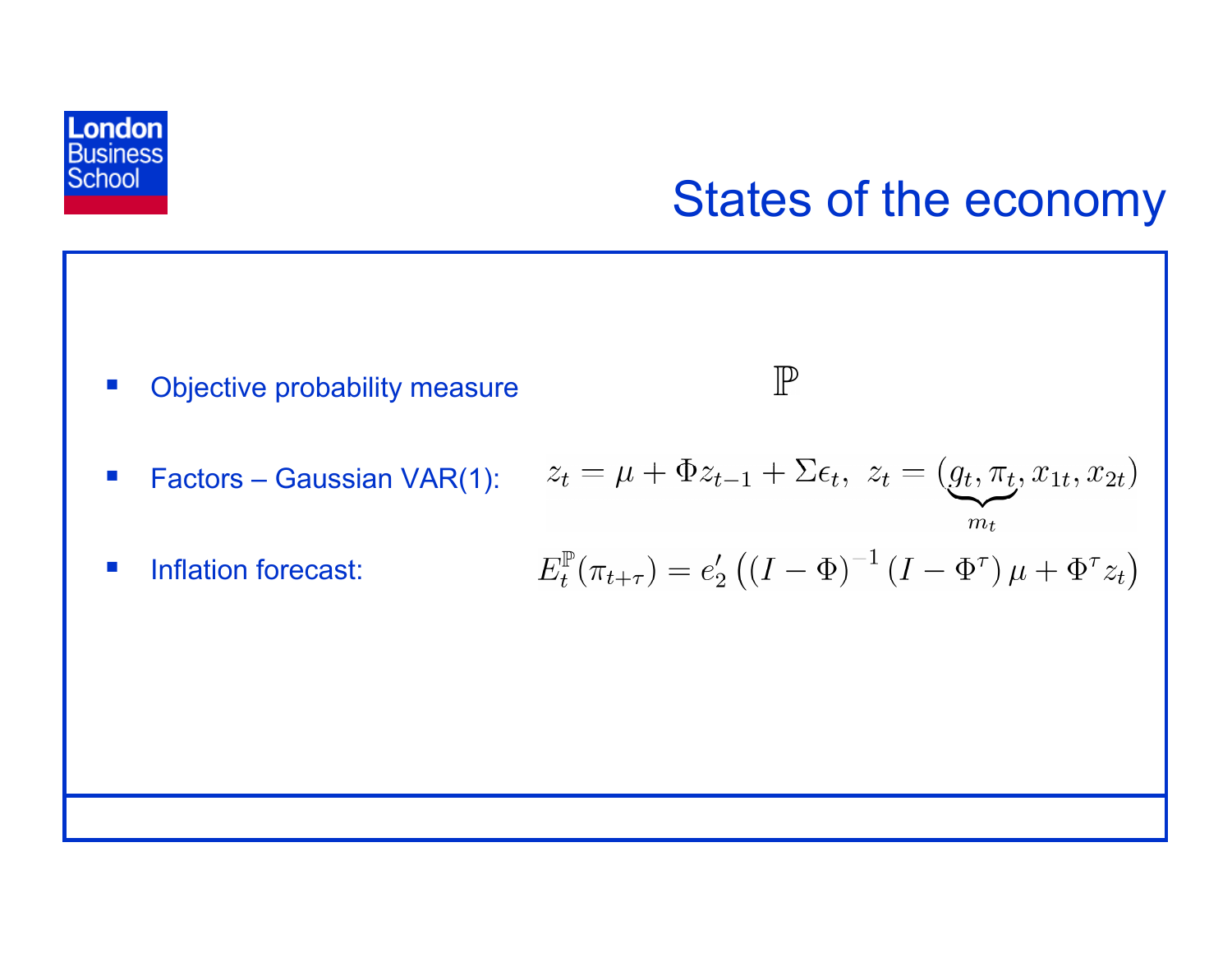

#### Yields

\n- Spot interest rate: 
$$
r_t = \delta_0 + \delta'_z z_t
$$
\n- Stochastic discount factor:  $\log \xi_t = -r_{t-1} - \frac{1}{2} \Lambda'_{t-1} \Lambda_{t-1} - \Lambda_{t-1} \epsilon_t$
\n- Risk-neutral probability measure
\n- Essentially-affine risk premia:  $\Lambda_t = \Lambda_0 + \Lambda_z z_t$
\n- Bond yields:  $y_t(\tau) = -\frac{1}{\tau} \log E_t \left( \prod_{s=t+1}^{t+\tau} \xi_s \right) \triangleq a^{\mathbb{P}}(\tau) + b^{\mathbb{P}}(\tau)^{\prime} z_t + a^{TP}(\tau) + b^{TP}(\tau)^{\prime} z_t$
\n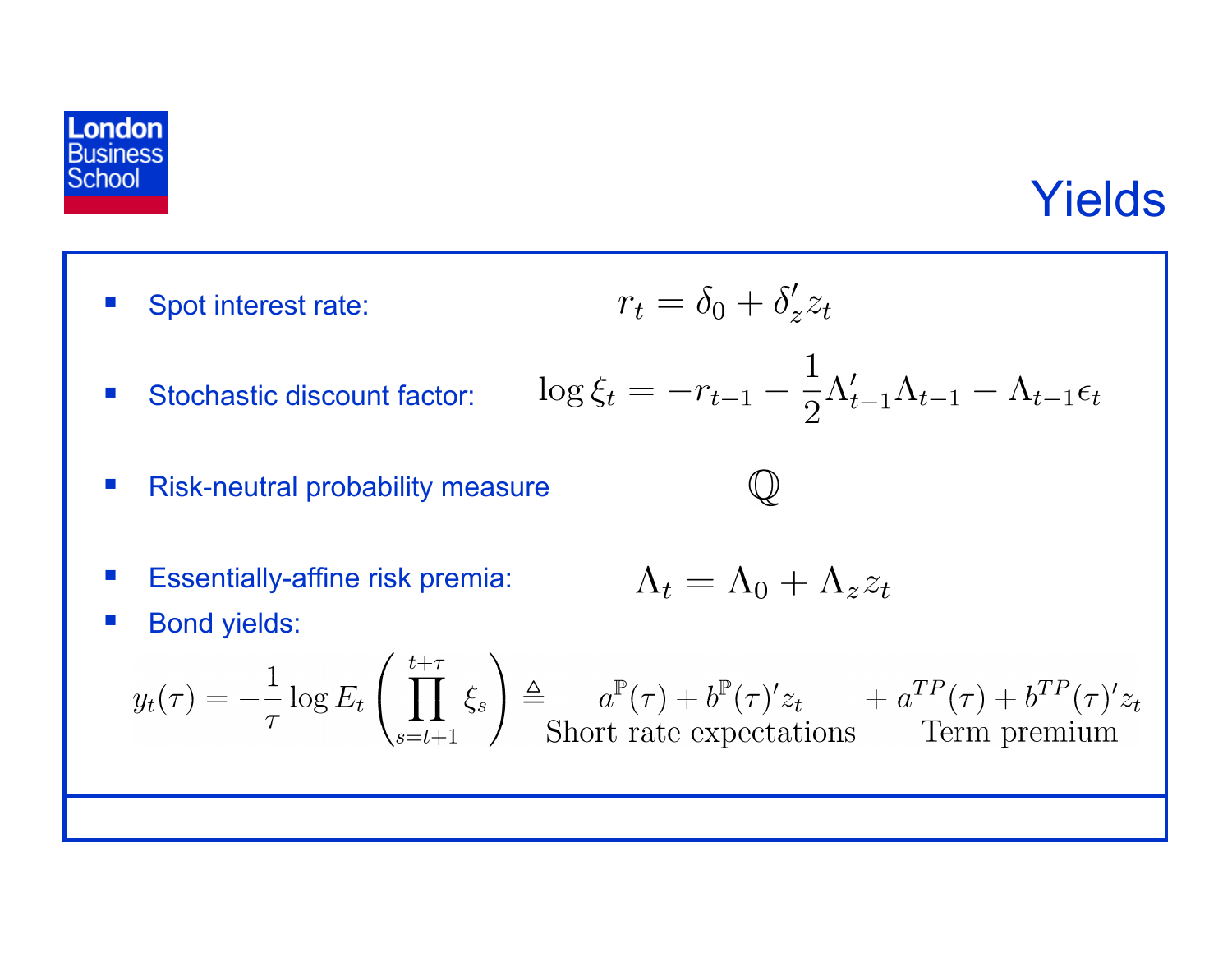

### Incorporating survey forecasts

- $\mathcal{L}^{\text{max}}$  How do we include the forecast data given this framework?
- $\mathcal{L}^{\text{max}}_{\text{max}}$  Look quite different from each other and realized inflation
	- Biases?
	- Errors?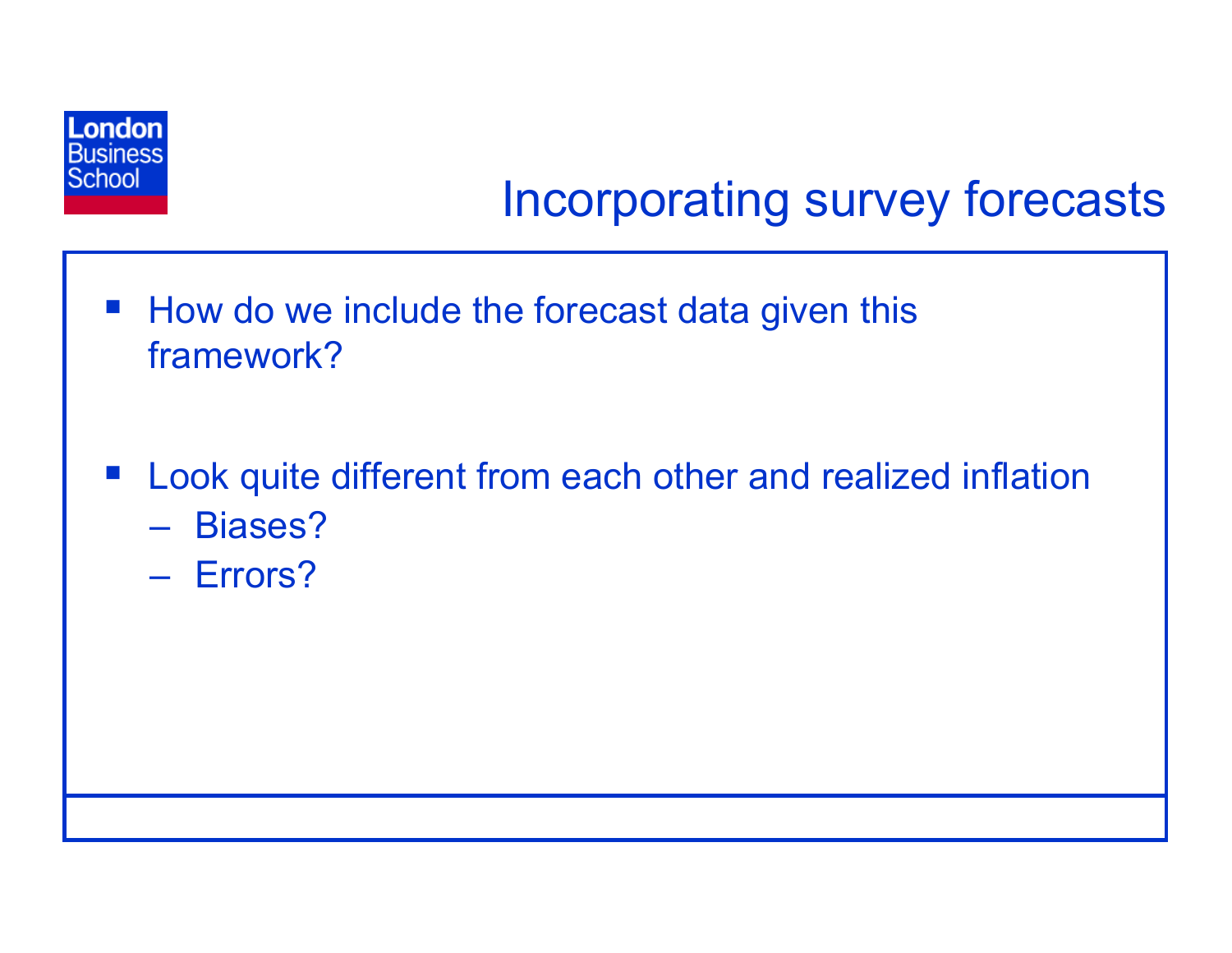

#### Different signals

- Forecaster *i* believes that only her signal is correlated with state variables
- $\mathbb{P}^{\imath}$  The forecast is computed under *subjective* measure **Service Service** 
	- $\mathcal{L}_{\mathcal{A}}$  , and the set of  $\mathcal{L}_{\mathcal{A}}$  Related to the heterogeneous agents framework (Harrison and Kreps, 1978; Scheinkman and Xiong, 2003; Dumas, Kurshev and Uppal, 2007; …)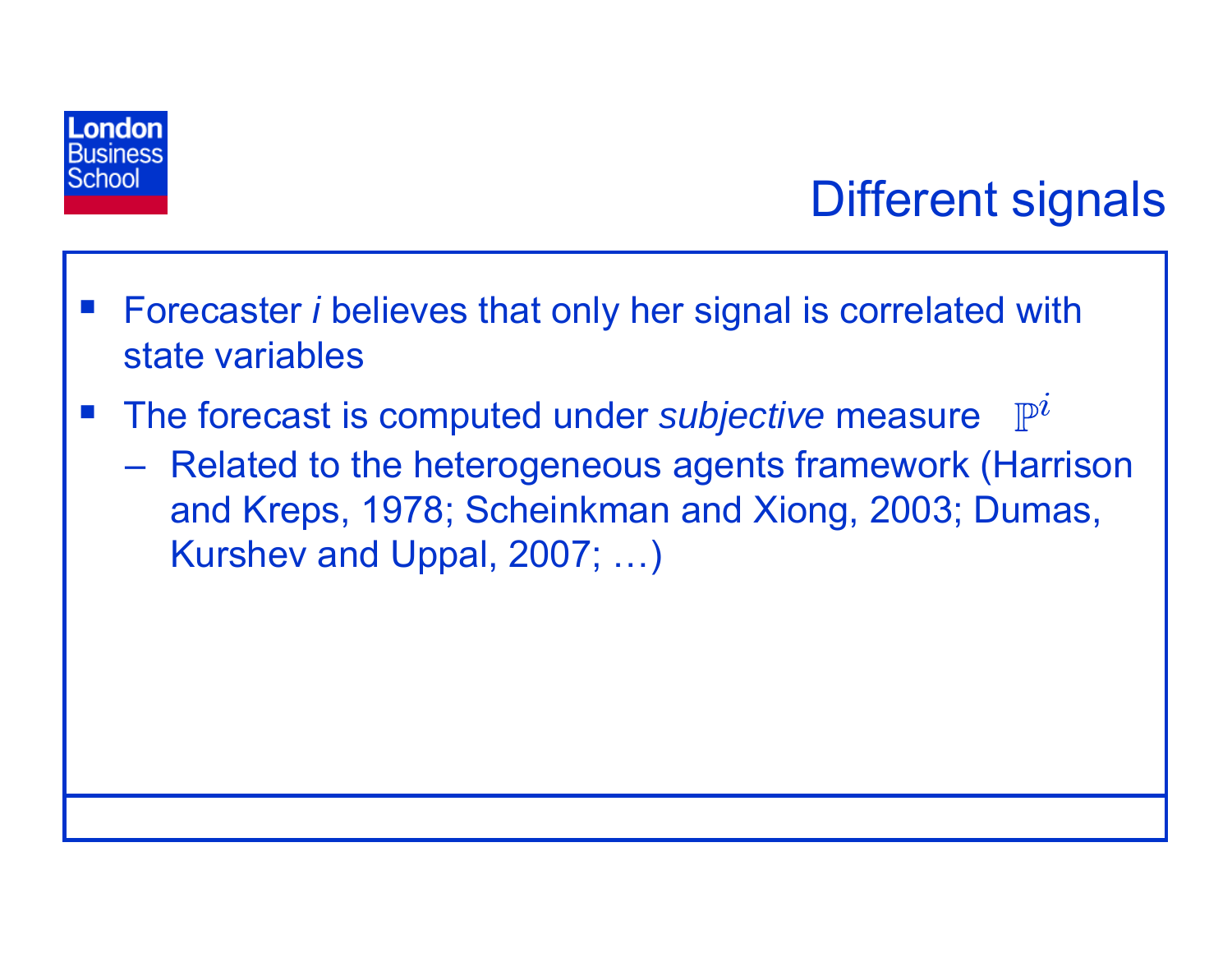

### Asymmetric loss functions

- Forecasters have asymmetric (and different) loss functions
	- Linex
	- $\mathcal{L}_{\mathcal{A}}$ The optimal forecast is biased
	- Forecast errors are autocorrelated
- Under regularity, there exist a measure  $\mathbb{P}^i$  under which
	- –The optimal forecast is unbiased
	- Forecast errors are iid

(Patton and Timmerman, 2007)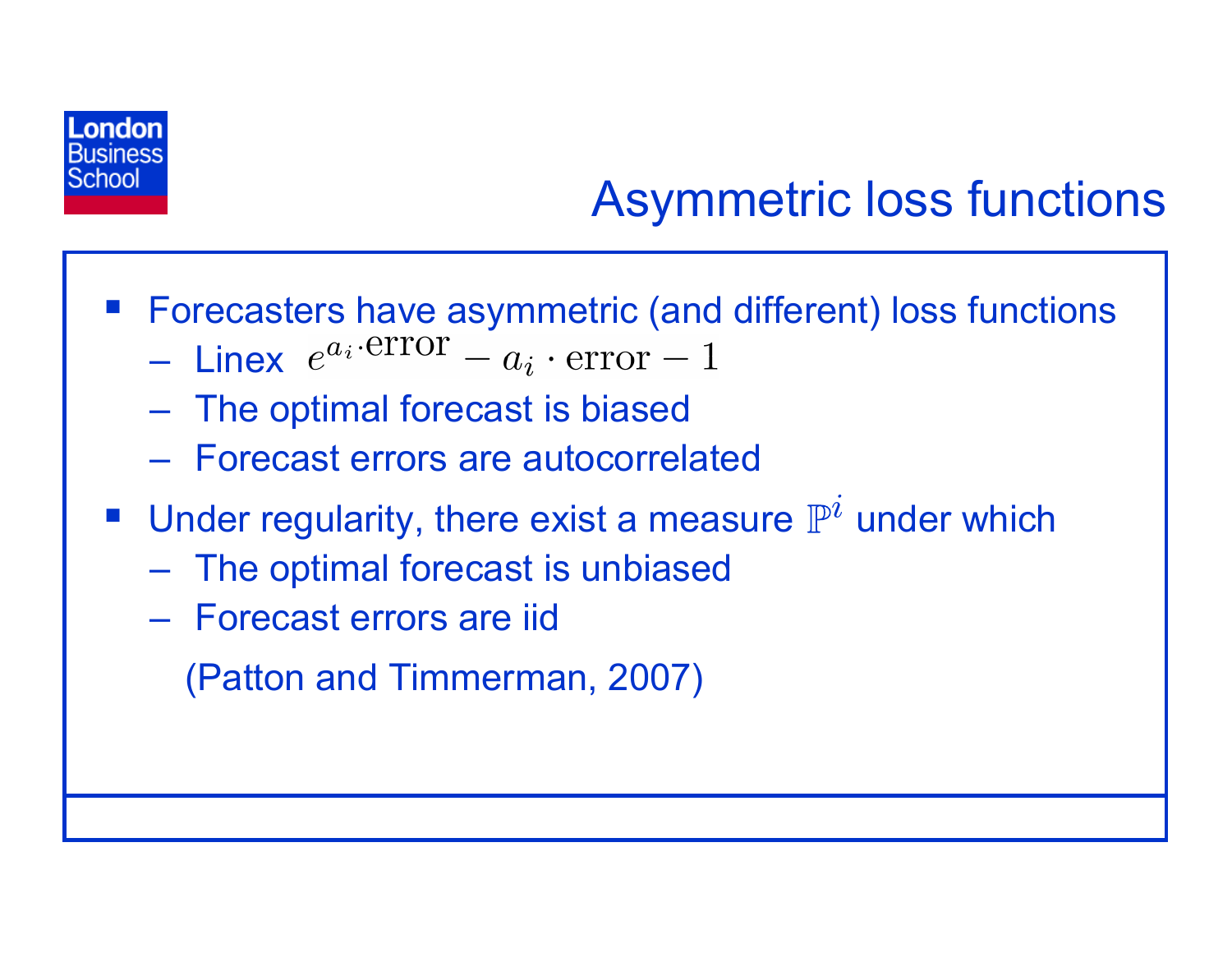

#### Subjective Forecasters

 $\mathcal{L}_{\mathcal{A}}$  Survey forecasters may have different private signals, loss functions:

$$
E_t^{\mathbb{P}^i}(\pi_{t+\tau}) \neq E_t^{\mathbb{P}^j}(\pi_{t+\tau}) \neq E_t^{\mathbb{P}}(\pi_{t+\tau})
$$

 $\mathcal{L}_{\mathcal{A}}$ Survey-specific probability measure:

$$
\mathbb{P}^{i}: \log \xi_{t}^{i} = -\frac{1}{2} \Lambda_{t-1}^{i \prime} \Lambda_{t-1}^{i} - \Lambda_{t-1}^{i} \epsilon_{t},
$$
  

$$
E_{t}^{\mathbb{P}^{i}}(\pi_{t+\tau}) = e_{2}' \left( \left( I - \Phi_{i} \right)^{-1} \left( I - \Phi_{i}^{\tau} \right) \mu_{i} + \Phi_{i}^{\tau} z_{t} \right)
$$

 $\mathbb{R}^n$ Reported forecasts:

$$
\overline{p}_{t,0}^{i}(\tau) \triangleq E_{t}^{\mathbb{P}^{i}}(\pi_{t+\tau}) \triangleq a^{\mathbb{P}}(0,\tau) + b^{\mathbb{P}}(0,\tau)'z_{t} + a^{TBi}(0,\tau) + b^{TBi}(0,\tau)'z_{t}.
$$
  
Term bias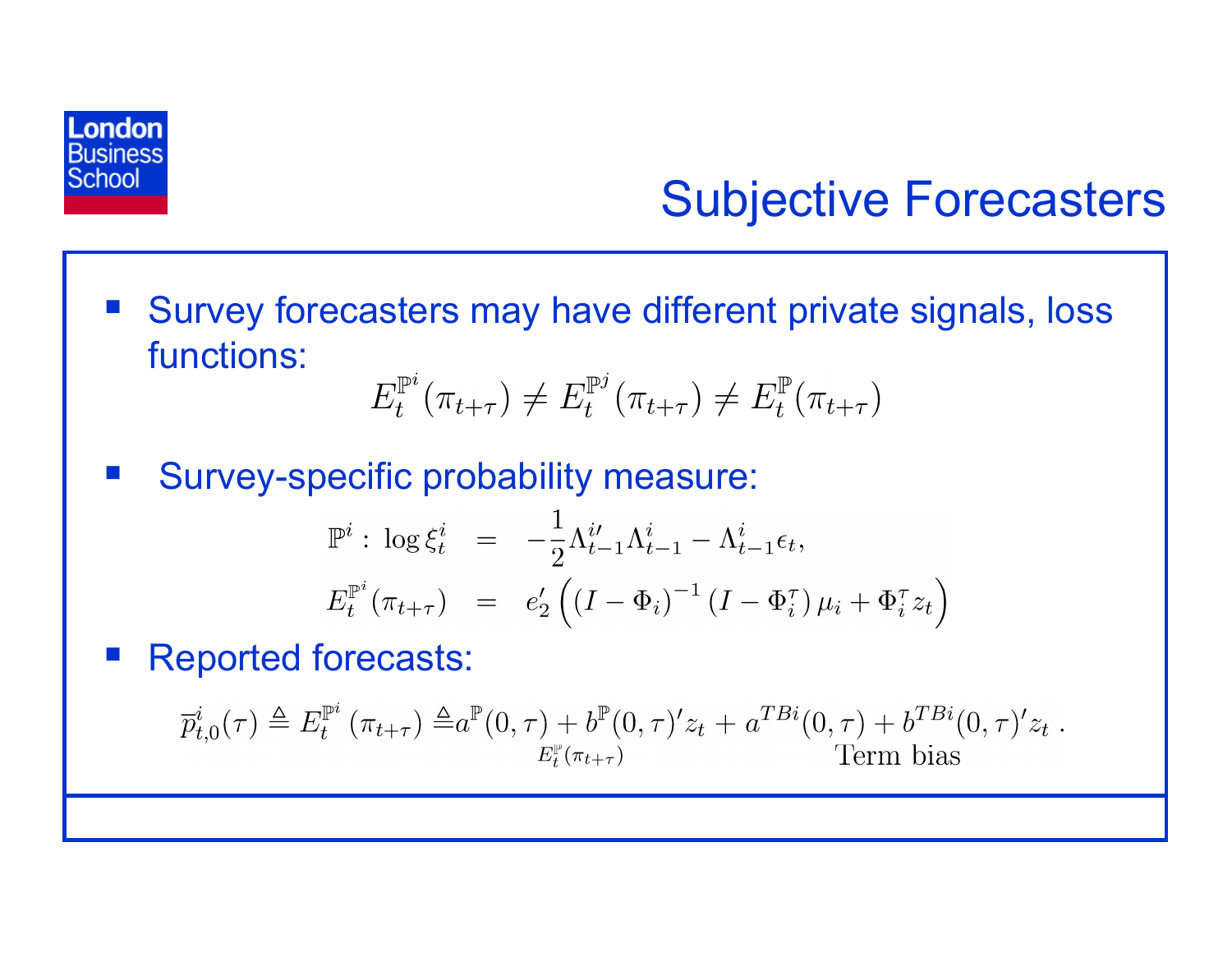

### What should we expect to see?

- Measure private sector inflation expectations
	- How do they behave over time?
	- Do subjective and objective expectations coincide?
- **Establish the determinants of these expectations** 
	- How do expectations load on the model factors?
	- Are the factor related to interesting objects?
- Does monetary policy respond to these determinants?
- **Evaluate effectiveness of the monetary policy** 
	- Inflation premia
	- Changes in inflation's persistence
	- How do medium- and long-term expectations behave out-of-sample?
- Out-of-sample inflation forecasting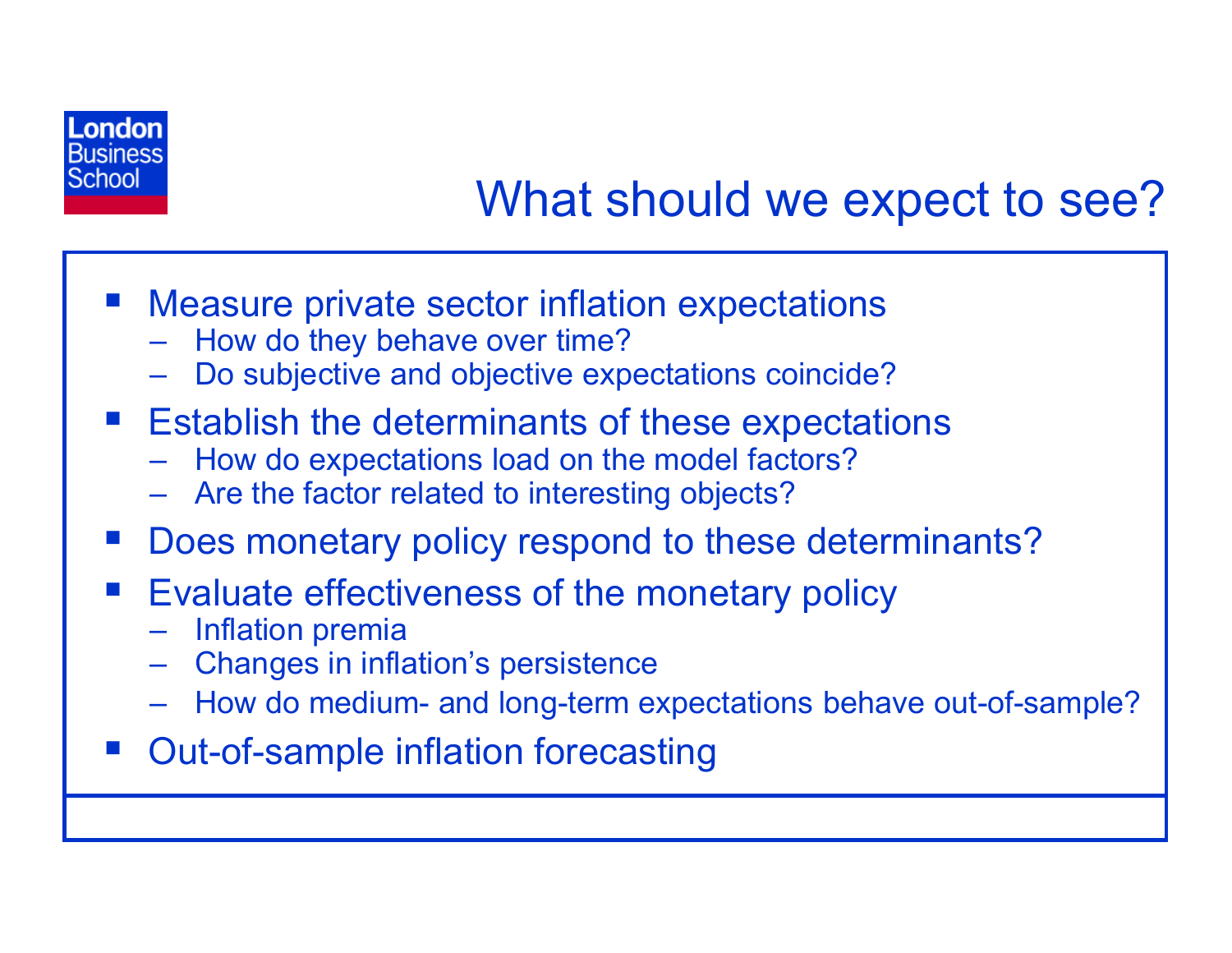

### Data and Methodology

- $\mathbb{R}^n$ 1970-2004, quarterly frequency (140 quarters)
- $\mathbb{R}^2$ Macro variables : GDP and CPI
- **The Contract of the Contract of the Contract of the Contract of the Contract of the Contract of the Contract of the Contract of the Contract of the Contract of the Contract of the Contract of the Contract of the Contract** Inflation forecasts: Michigan, Livingston, SPF, Blue Chip
- $\mathcal{L}^{\mathcal{A}}$  Unsmoothed Fama-Bliss zero yields with 8 maturities ranging from 3 months to 10 years
- $\mathcal{L}^{\mathcal{L}}$  Estimation:
	- ML with Kalman filter
	- Allow for missing observations (for forecasts)

$$
y_t(\tau) = a^{\mathbb{Q}}(\tau) + b^{\mathbb{Q}}(\tau)' z_t + \xi_t \text{ (8 yields)}
$$

 $\overline{p}_{t,s}^i(\tau) = a^i(s,\tau) + b^i(s,\tau)'z_t + \chi_{t,s}^i(\tau)$  (20 forecasts)

 $z_t = \mu + \Phi z_{t-1} + \Sigma \epsilon_t$  (State equation)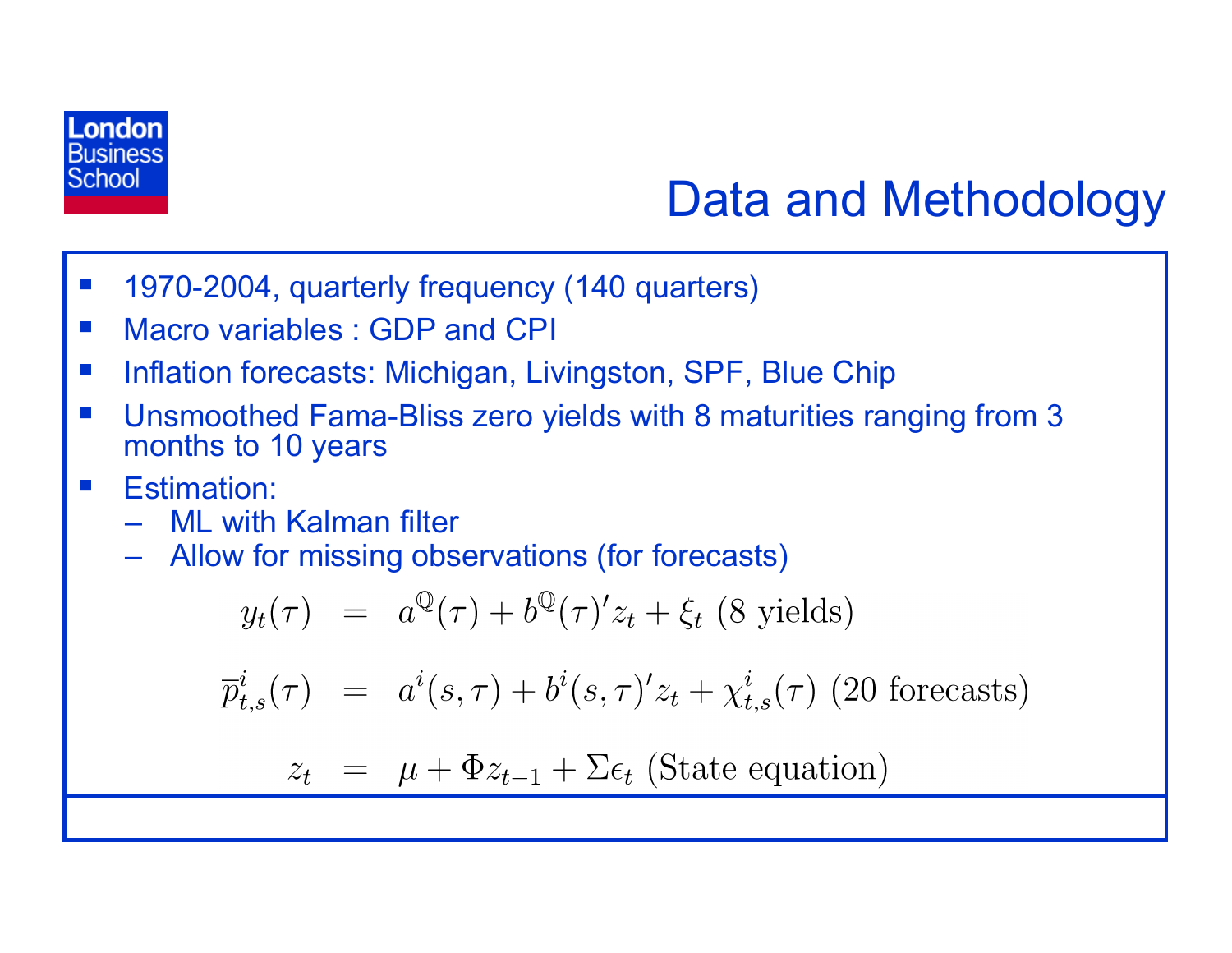# **Term Bias:**  $E_t^{\mathbb{P}^i}(\pi_{t+\tau}) - E_t^{\mathbb{P}}(\pi_{t+\tau})$





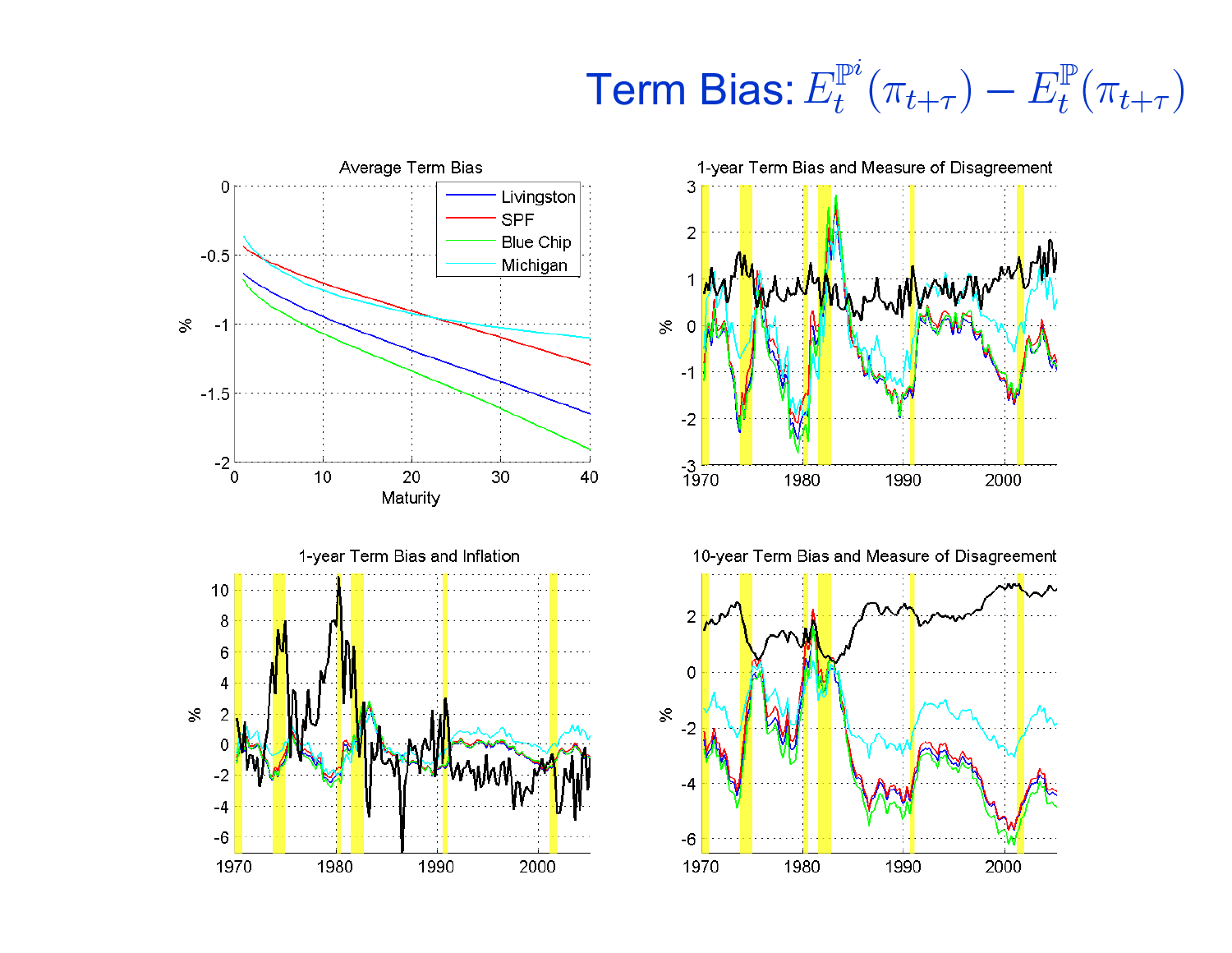#### Additional Models

$$
y_t(\tau) = a^{\mathbb{Q}}(\tau) + b^{\mathbb{Q}}(\tau)' z_t + \xi_t \text{ (8 yields)}
$$
  
\n
$$
\mathbf{P}^i = \mathbf{P} \qquad \overline{p}^i_{t,s}(\tau) = a^i(s, \tau) + b^i(s, \tau)' z_t + \chi^i_{t,s}(\tau) \text{ (20 forecasts)}
$$
  
\n
$$
z_t = \mu + \Phi z_{t-1} + \Sigma \epsilon_t \text{ (State equation)}
$$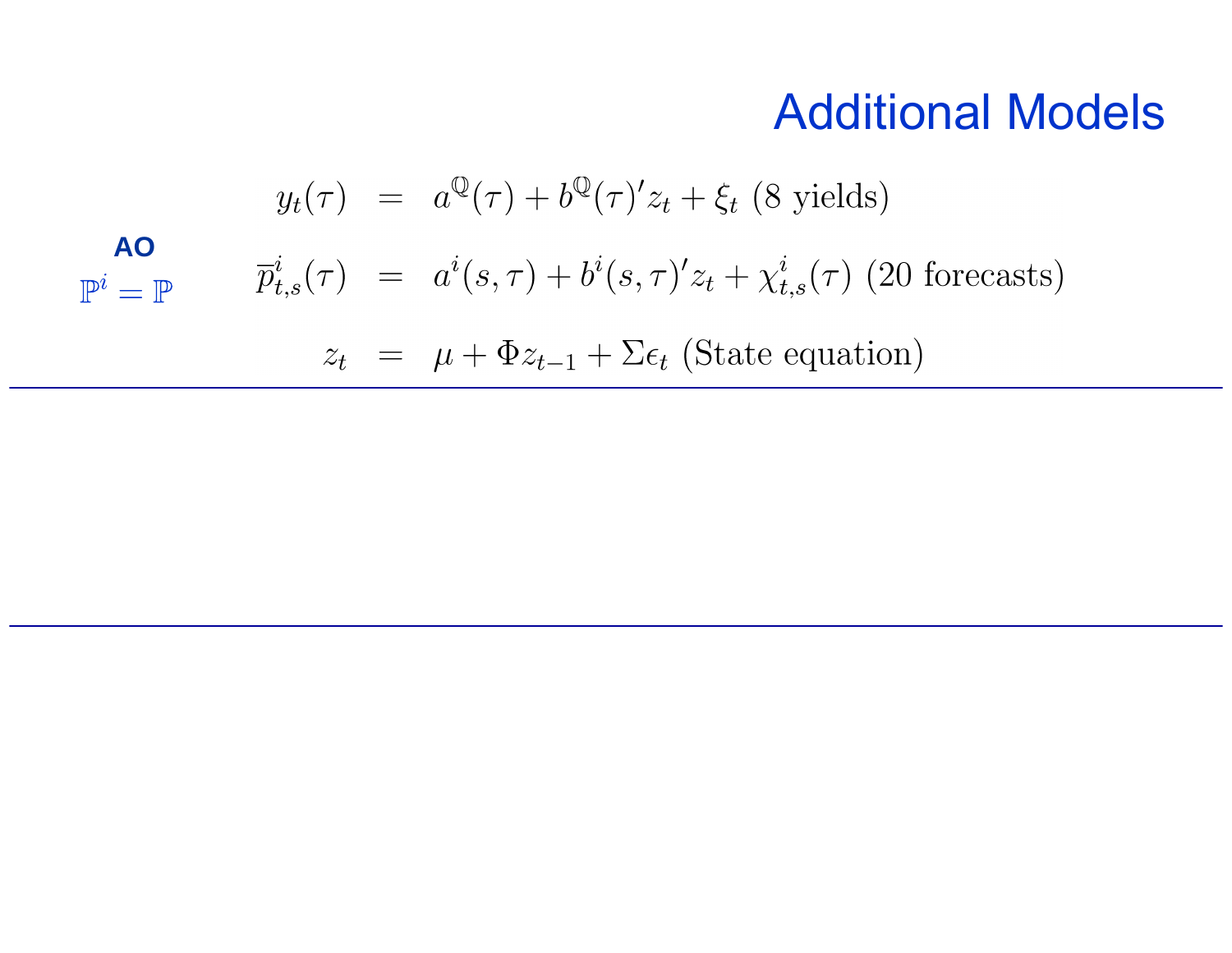#### Additional Models

$$
y_t(\tau) = a^{\mathbb{Q}}(\tau) + b^{\mathbb{Q}}(\tau)' z_t + \xi_t \text{ (8 yields)}
$$
\n
$$
\overline{p}_{t,s}^i(\tau) = a^i(s,\tau) + b^i(s,\tau)' z_t + \chi_{t,s}^i(\tau) \text{ (20 forecasts)}
$$
\n
$$
z_t = \mu + \Phi z_{t-1} + \Sigma \epsilon_t \text{ (State equation)}
$$
\n
$$
y_t(\tau) = a^{\mathbb{Q}}(\tau) + b^{\mathbb{Q}}(\tau)' z_t + \xi_t \text{ (8 yields)}
$$
\n
$$
\overline{p}_{t,s}^i(\tau) = a^i(s,\tau) + b^i(s,\tau)' z_t + \chi_{t,s}^i(\tau) \text{ (20 forecasts)}
$$
\n
$$
z_t = \mu + \Phi z_{t-1} + \Sigma \epsilon_t \text{ (State equation)}
$$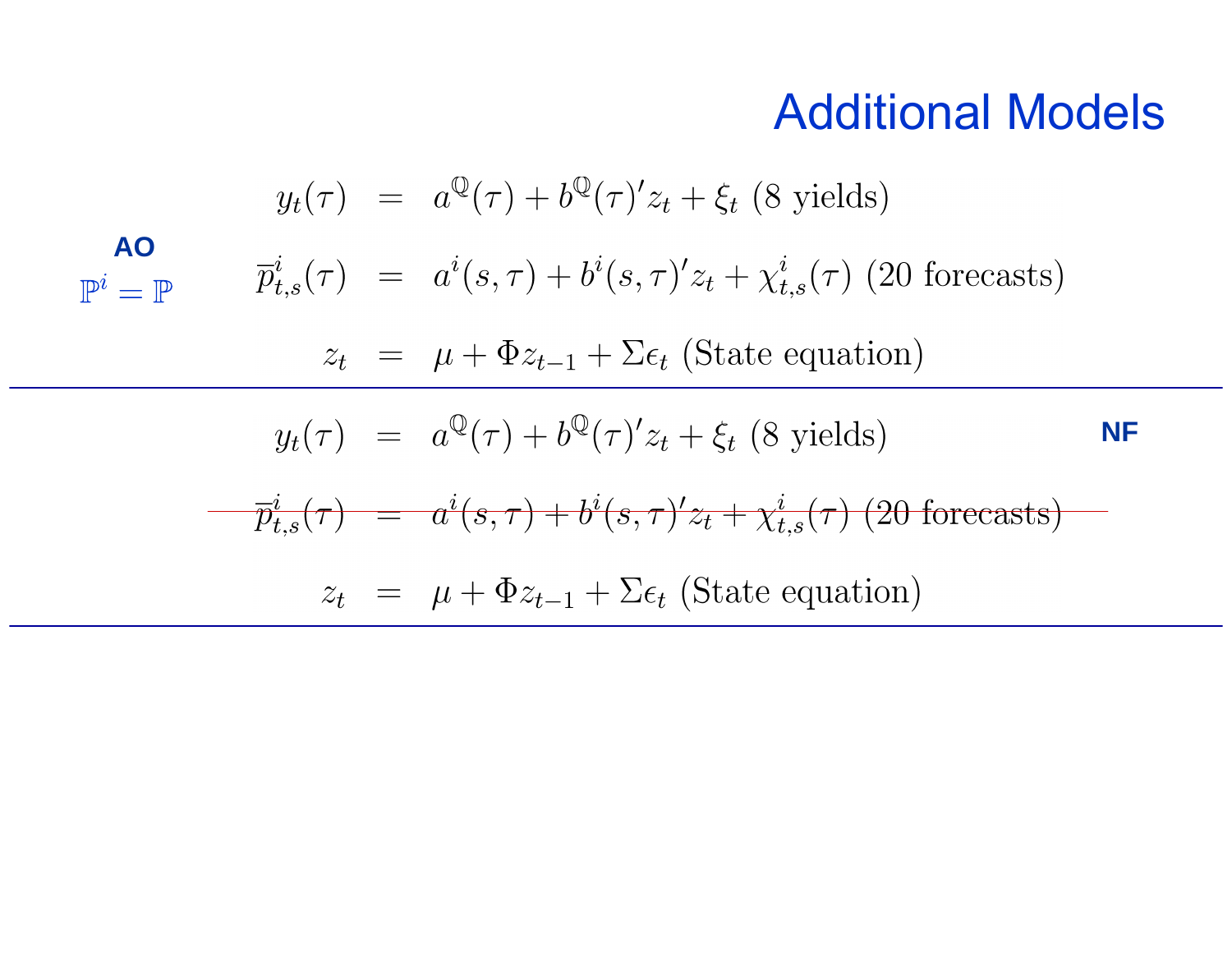#### Additional Models

**AO**  
\n**AO**  
\n
$$
\overline{p}_{t,s}^i(\tau) = a^0(\tau) + b^0(\tau)'z_t + \xi_t \text{ (8 yields)}
$$
\n
$$
\overline{p}_{t,s}^i(\tau) = a^i(s,\tau) + b^i(s,\tau)'z_t + \chi_{t,s}^i(\tau) \text{ (20 forecasts)}
$$
\n
$$
z_t = \mu + \Phi z_{t-1} + \Sigma \epsilon_t \text{ (State equation)}
$$
\n
$$
y_t(\tau) = a^0(\tau) + b^0(\tau)'z_t + \xi_t \text{ (8 yields)}
$$
\n
$$
\overline{p}_{t,s}^i(\tau) = a^i(s,\tau) + b^i(s,\tau)'z_t + \chi_{t,s}^i(\tau) \text{ (20 forecasts)}
$$
\n
$$
z_t = \mu + \Phi z_{t-1} + \Sigma \epsilon_t \text{ (State equation)}
$$
\n
$$
y_t(\tau) = a^0(\tau) + b^0(\tau)'z_t + \xi_t \text{ (8 yields)}
$$
\n
$$
\overline{p}_{t,s}^i(\tau) = a^i(s,\tau) + b^i(s,\tau)'z_t + \chi_{t,s}^i(\tau) \text{ (20 forecasts) }
$$
\n
$$
z_t = \mu + \Phi z_{t-1} + \Sigma \epsilon_t \text{ (State equation)}
$$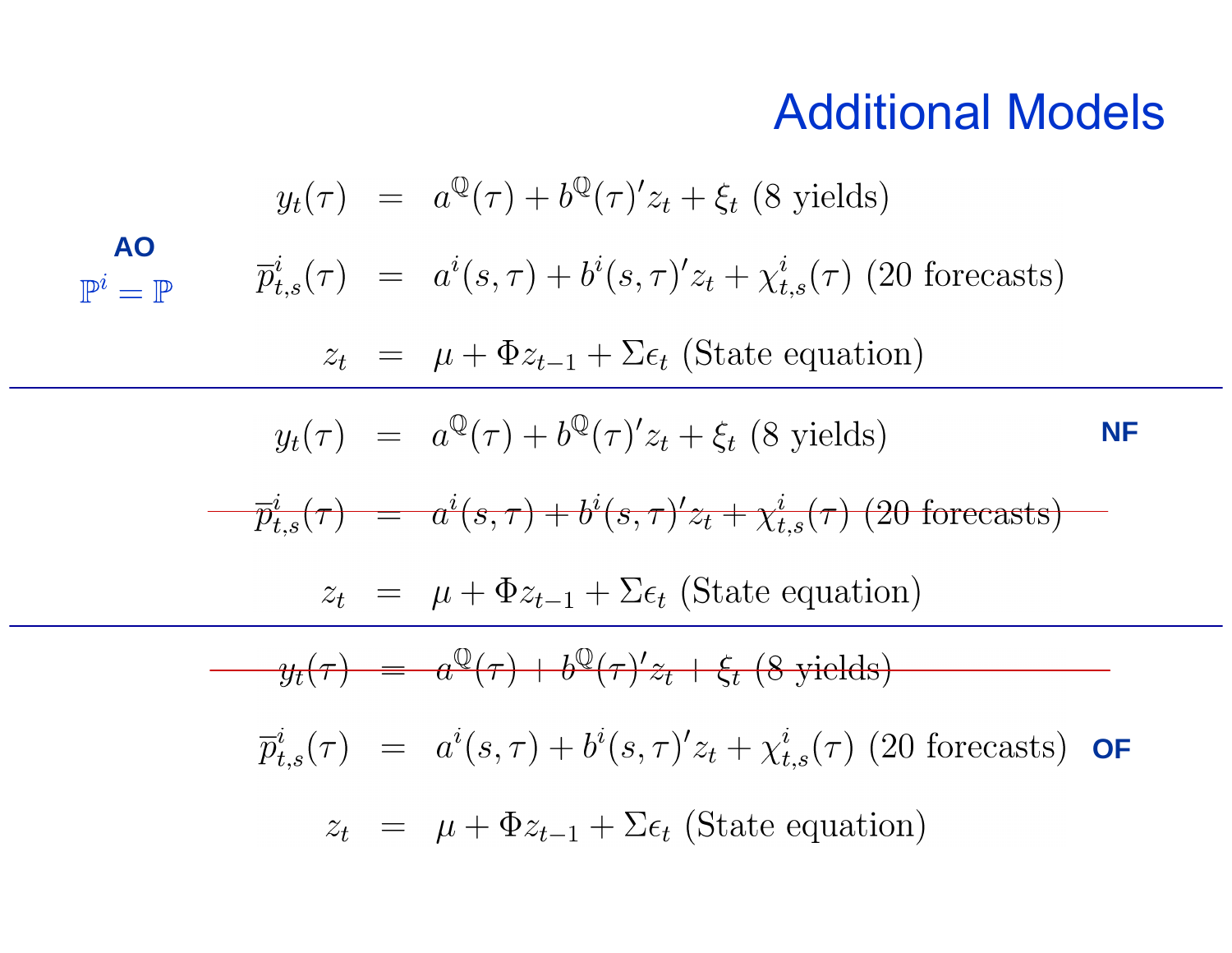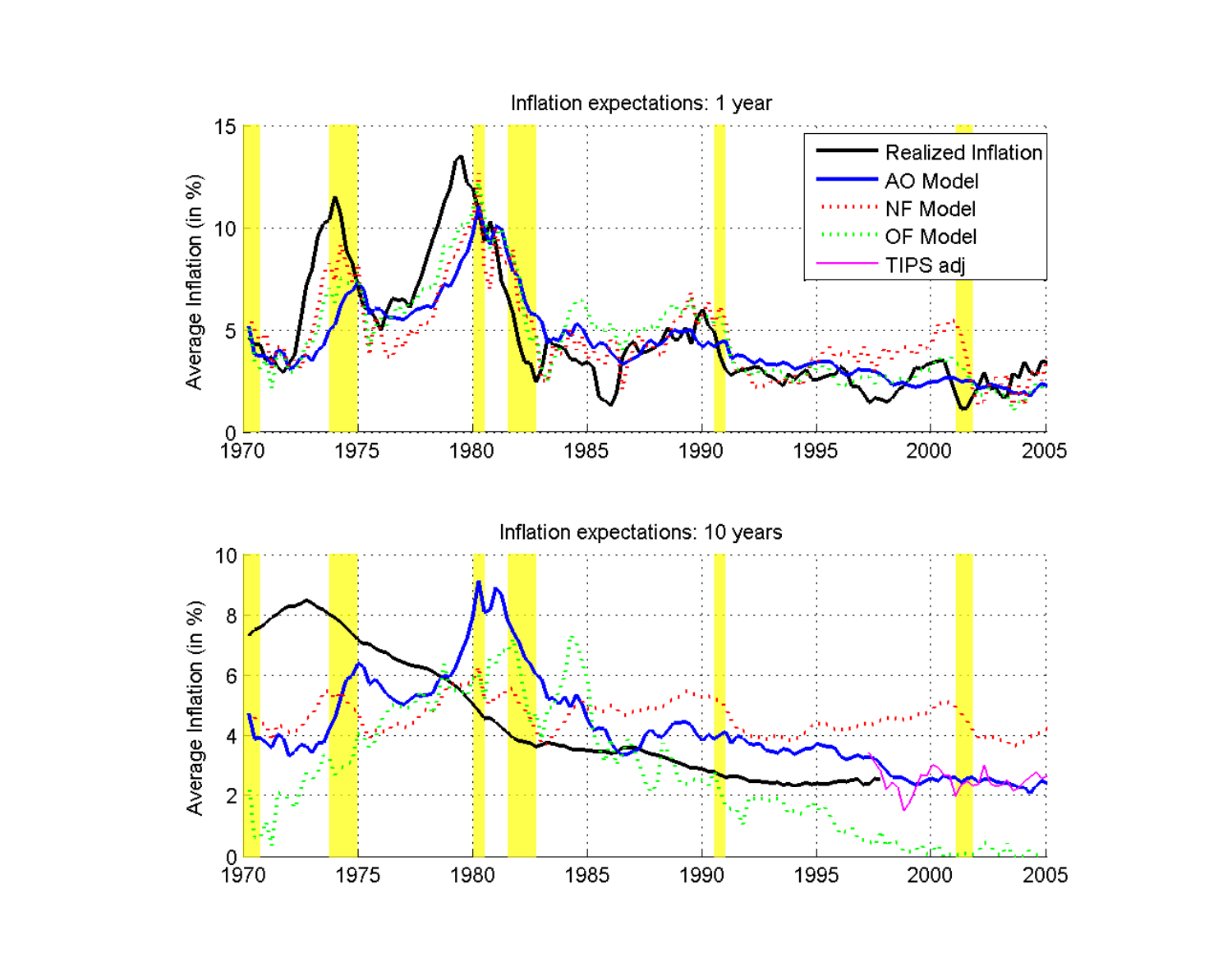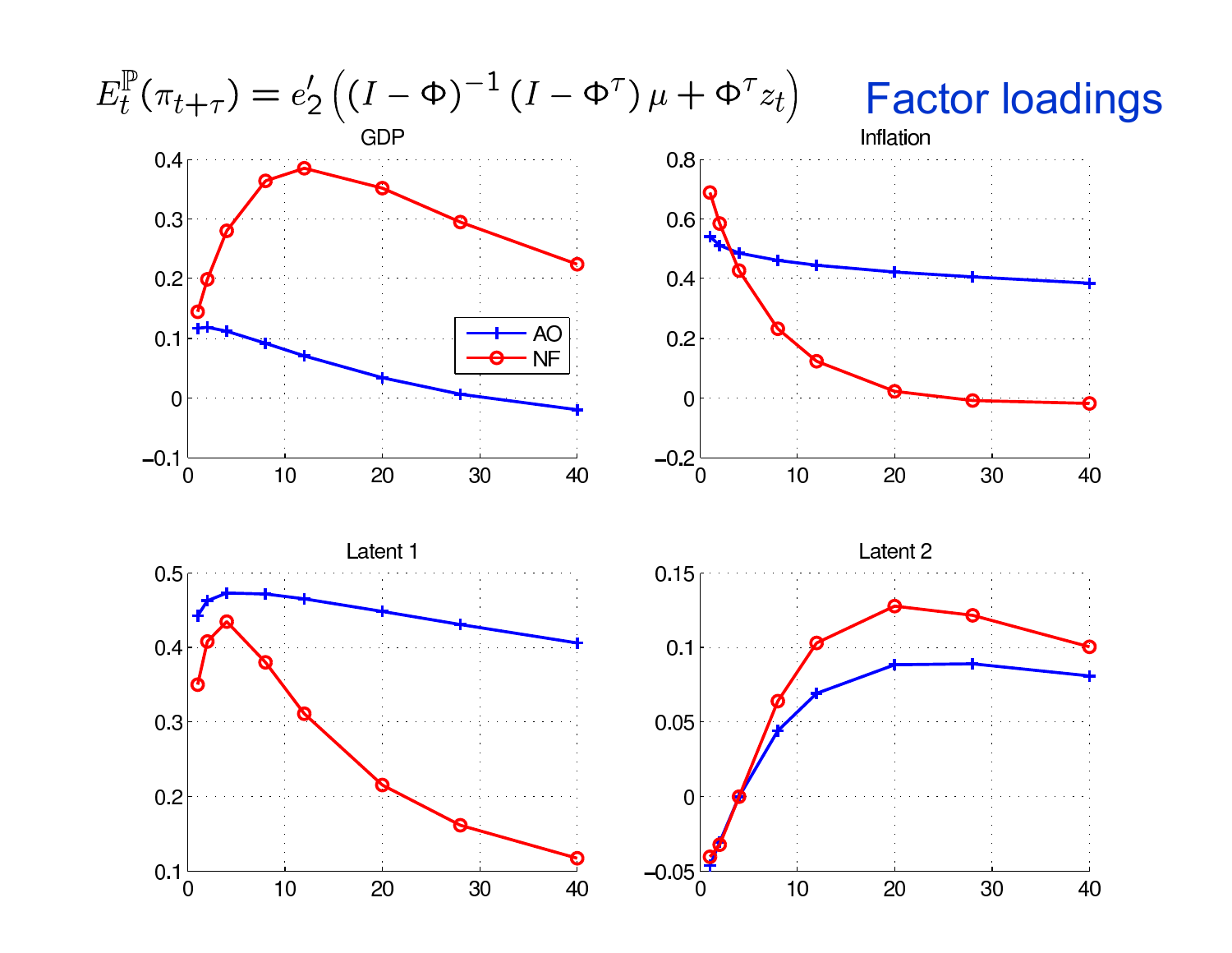

### Determinants of Forecasts: Simple Filters

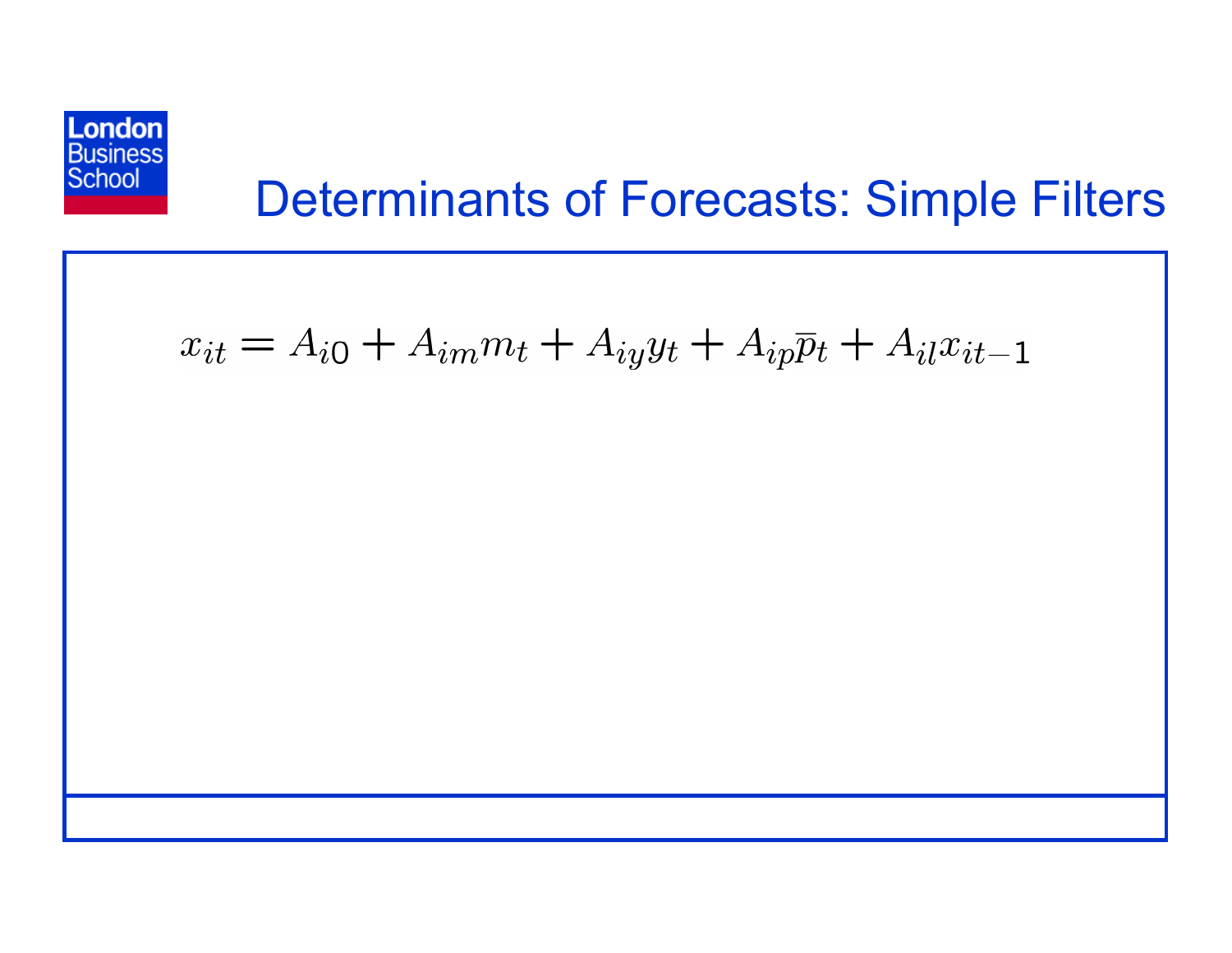

### Determinants of Forecasts: Simple Filters

$$
x_{it} = A_{i0} + A_{im}m_t + A_{iy}y_t + A_{ip}\overline{p}_t + A_{il}x_{it-1}
$$

| Model Factor $m_t$ $y_t(\tau)$ |  | $\overline{p_t}(s,t)$ corr                      |  |
|--------------------------------|--|-------------------------------------------------|--|
|                                |  | AO $x_1$ $g, \pi$ - LS(0,4), SPF(0,4) 0.99      |  |
| $x_{2}$                        |  | $-1, 40 \text{ LS}(0,4), SPF(0,4) \text{ 0.98}$ |  |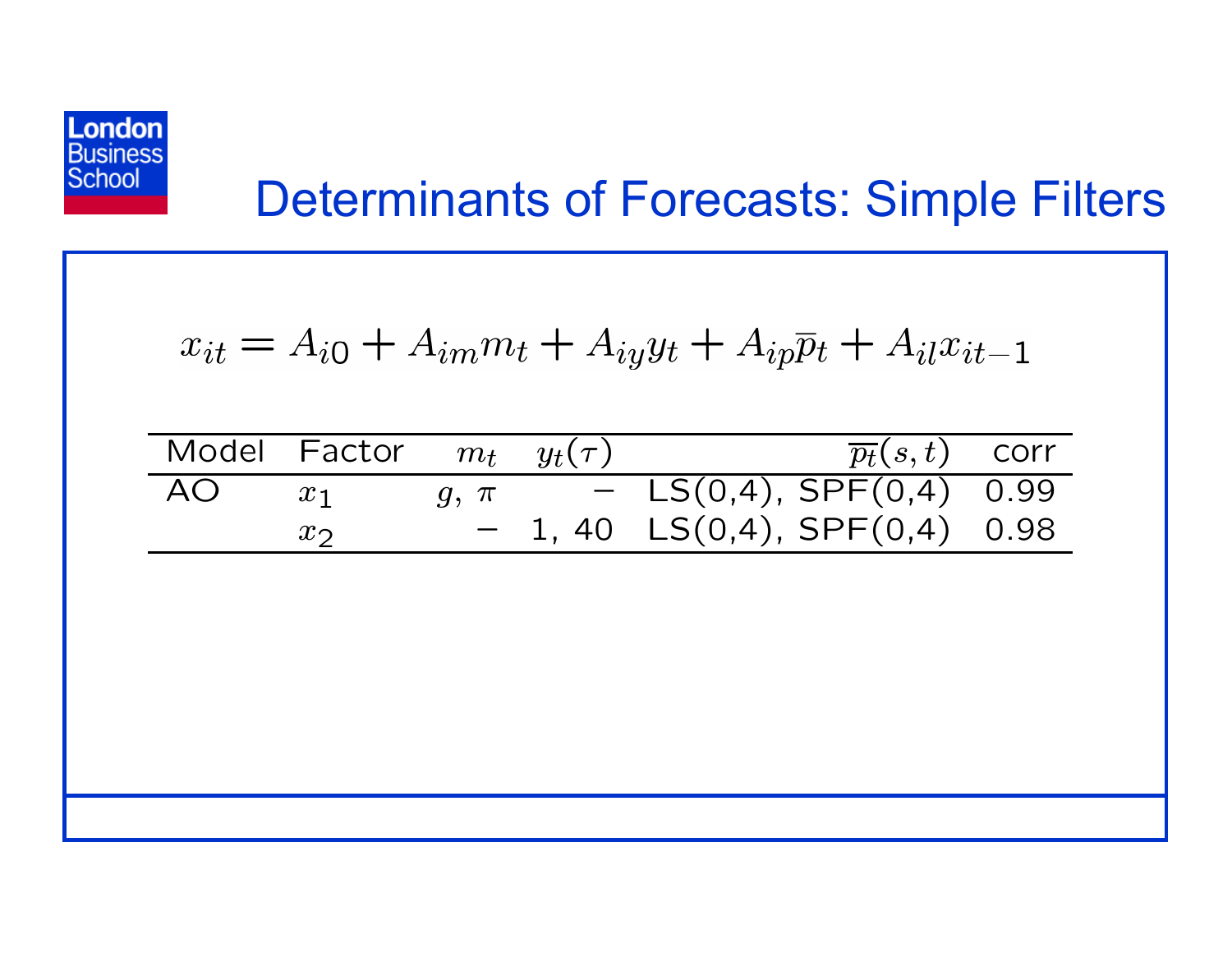

# Determinants of Forecasts: Simple Filters

$$
x_{it} = A_{i0} + A_{im}m_t + A_{iy}y_t + A_{ip}\overline{p}_t + A_{il}x_{it-1}
$$

|            | Model Factor $m_t$ $y_t(\tau)$ |  | $\overline{p_t}(s,t)$ corr                      |  |
|------------|--------------------------------|--|-------------------------------------------------|--|
| $AO$ $x_1$ |                                |  | $g, \pi$ - LS(0,4), SPF(0,4) 0.99               |  |
|            | $x_{2}$                        |  | $-1, 40 \text{ LS}(0,4), SPF(0,4) \text{ 0.98}$ |  |

 $\mathcal{L}(\mathcal{A})$  $f_{\rm 1}$  continues to have strong correlation with forecasts  $-$  where  $f_t$  is orthogonal to  $M_t$  ( $m_t$  and its history)

$$
x_t = \hat{x}(M_t) + f_t
$$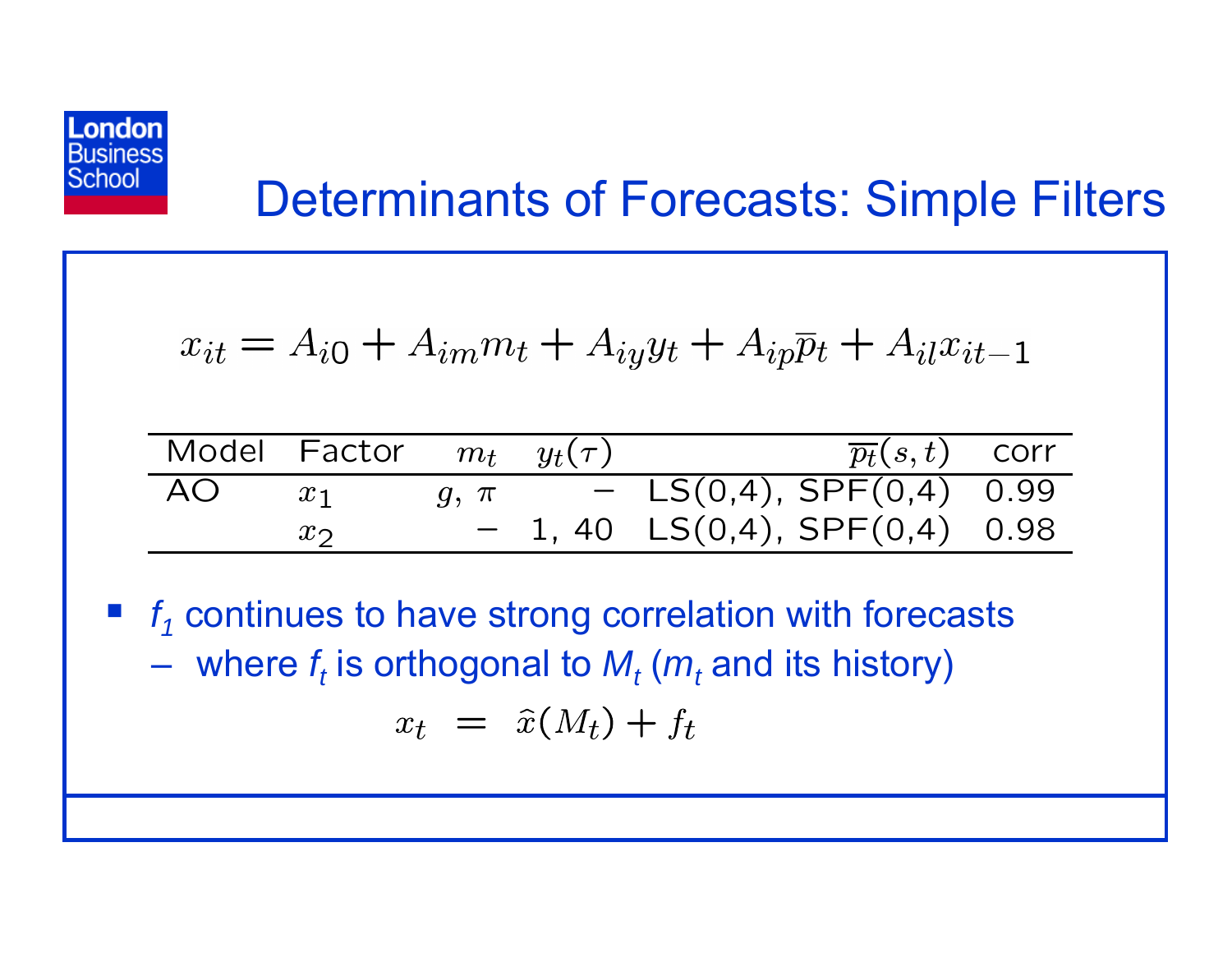

#### Does the interest rate respond to  $f_1$ ?

| Theoretical $R^2$ for yields |                |                       |                |  |  |  |  |  |
|------------------------------|----------------|-----------------------|----------------|--|--|--|--|--|
| Horizon                      | $\overline{M}$ | $f_{1}$               | $\overline{f}$ |  |  |  |  |  |
|                              |                | 50.07   19.22   30.71 |                |  |  |  |  |  |
| $\boldsymbol{\mathsf{R}}$    |                | 41.16 20.90 37.93     |                |  |  |  |  |  |
|                              |                | 38.59 22.63 38.77     |                |  |  |  |  |  |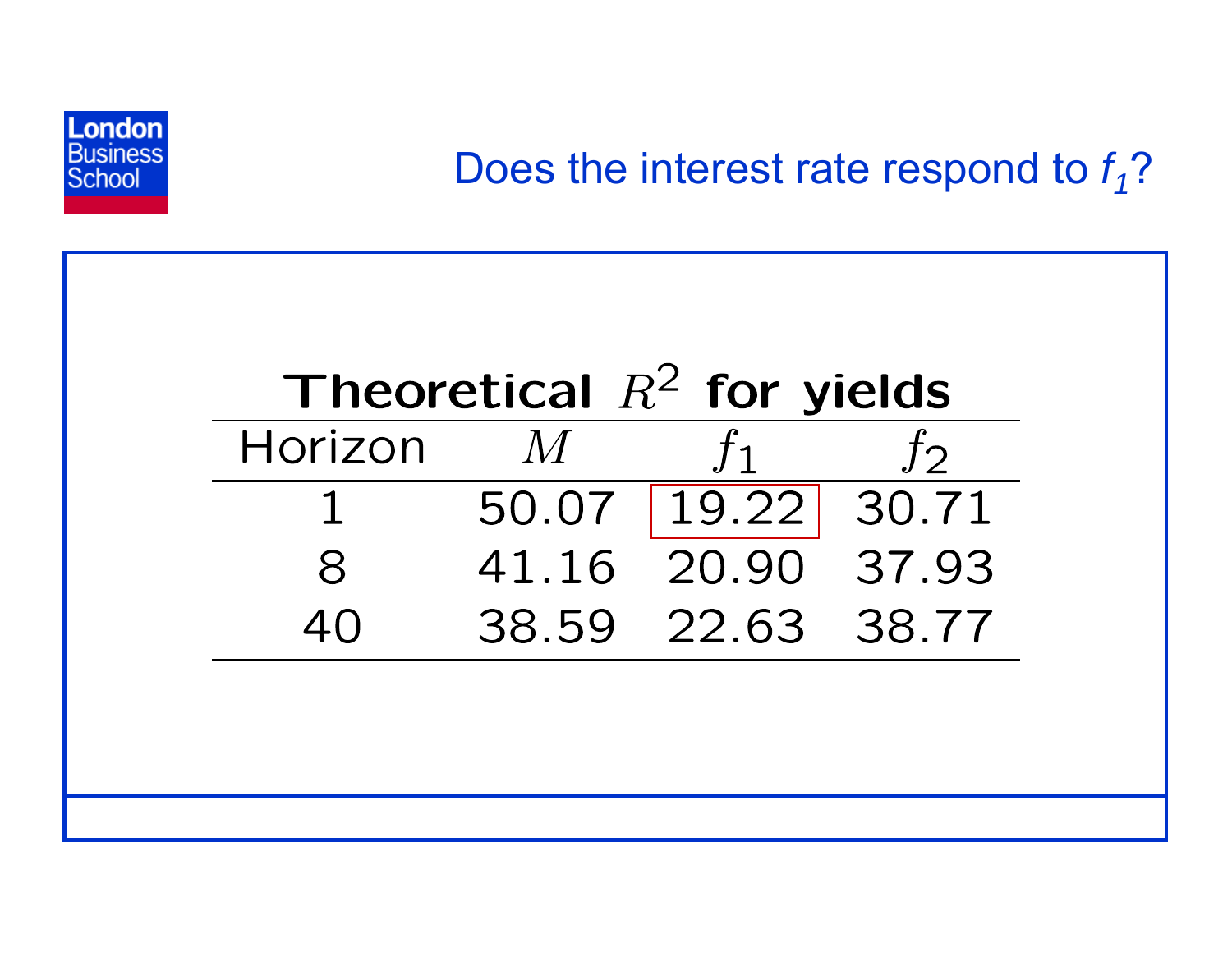$y_t(\tau) = y_t^R(\tau) + \overline{p}_{t,0}(\tau) + IP_t(\tau)$  The Fisher equation





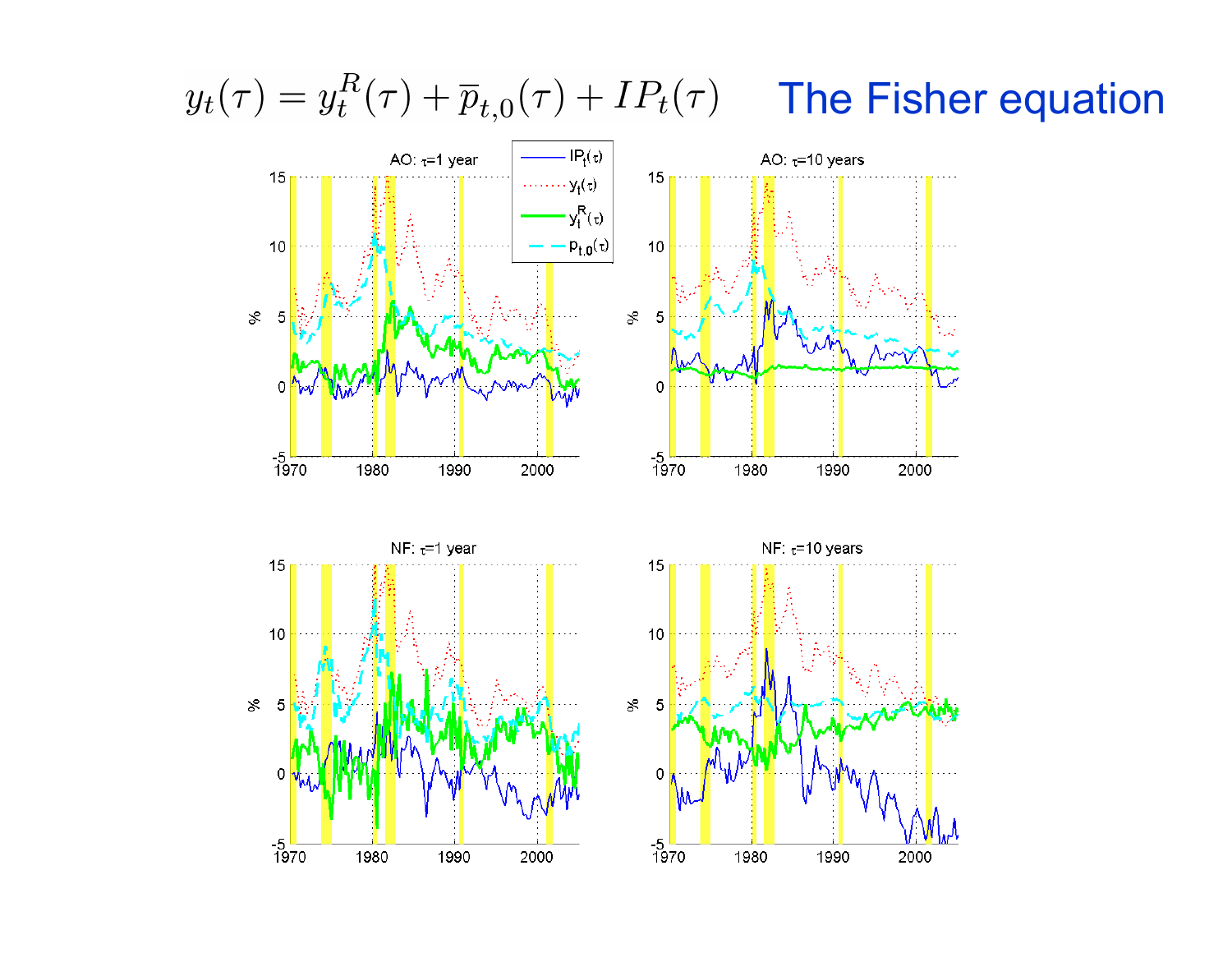#### Changing impulse responses

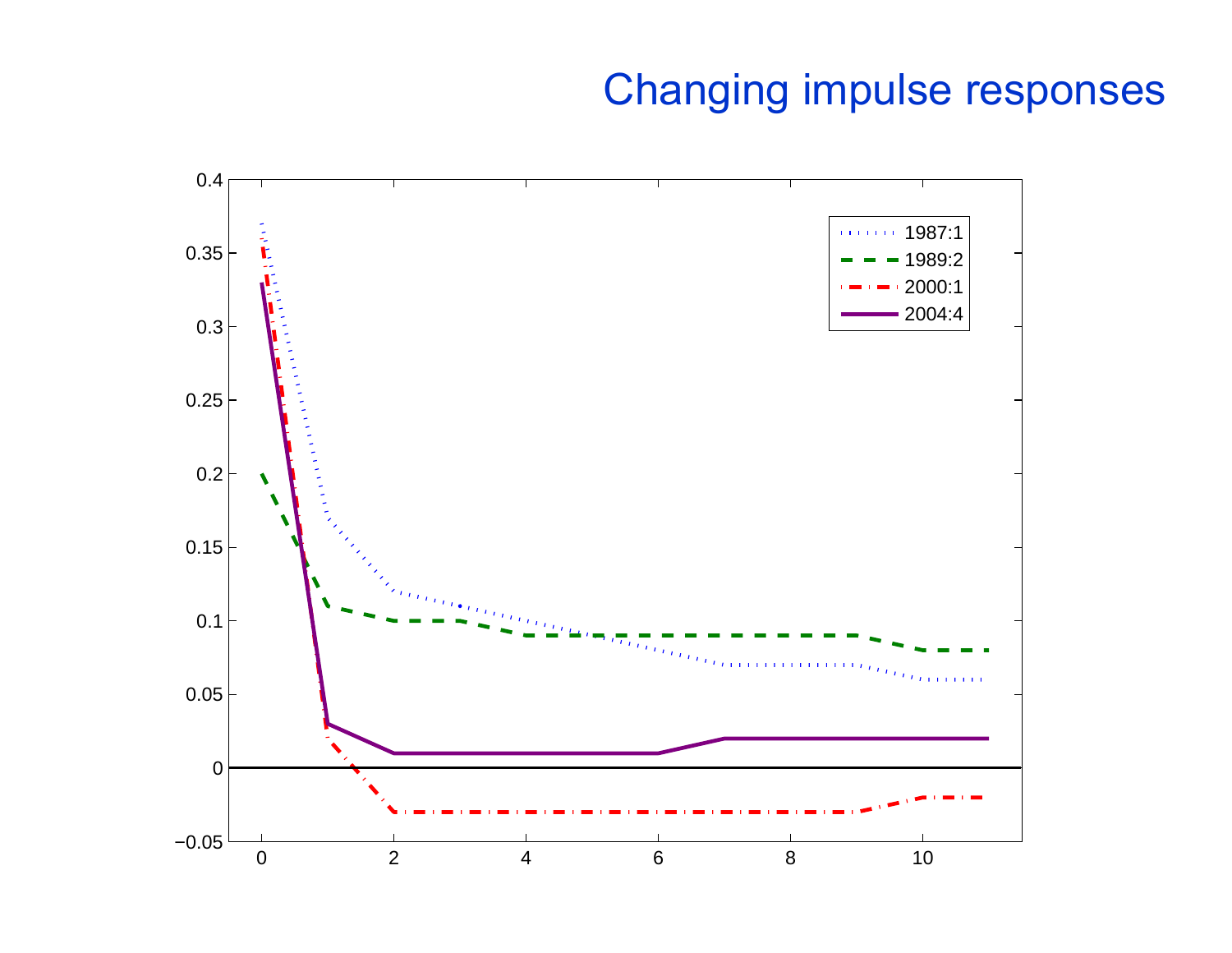#### Changing conditional expectations

![](_page_31_Figure_1.jpeg)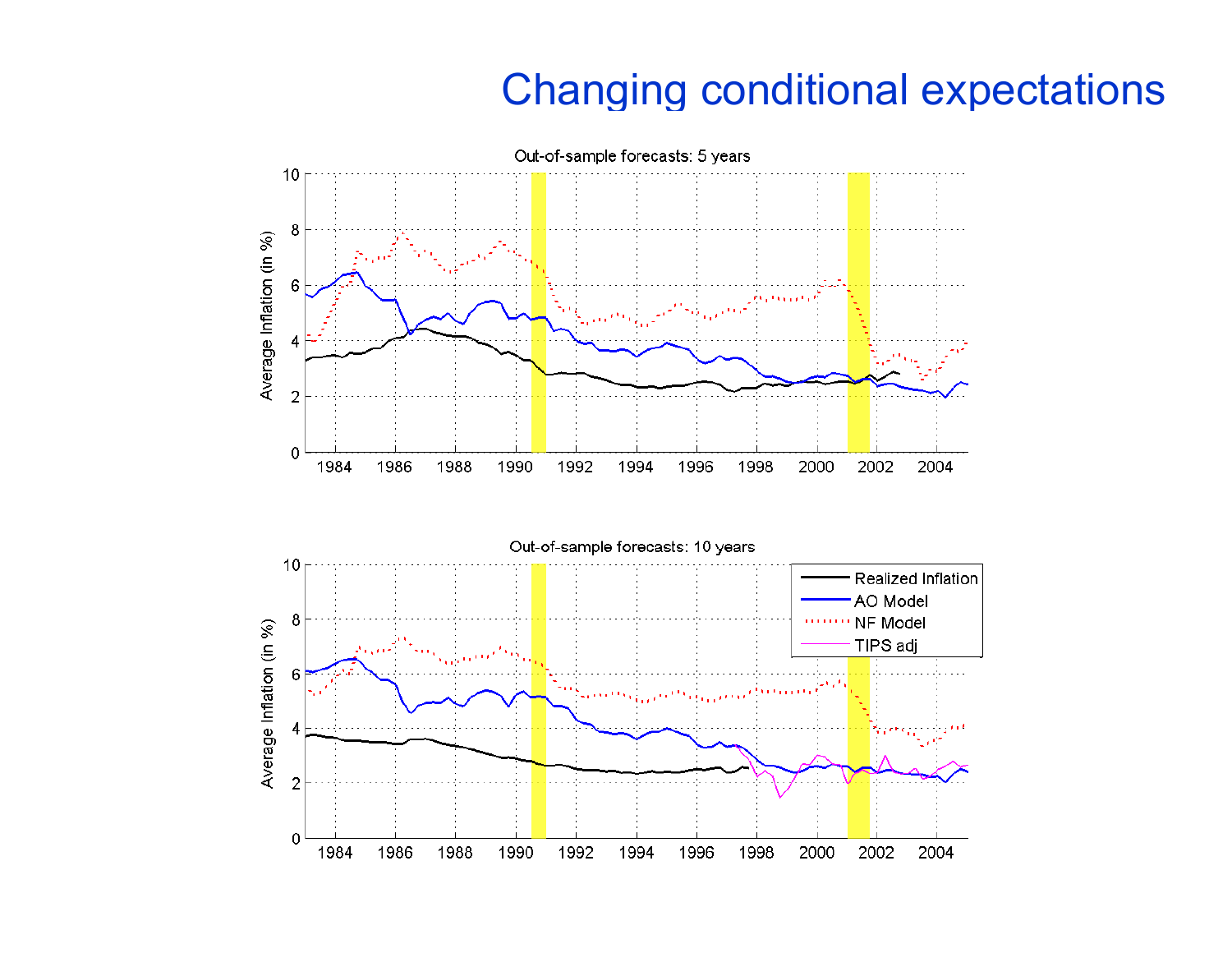![](_page_32_Picture_0.jpeg)

# Out-of-sample inflation forecasting

- $\mathcal{L}_{\mathcal{A}}$ AO outperforms NF by 25% to 60% (RMSE ratios)
- $\mathcal{L}_{\mathcal{A}}$ AO is very similar to the survey forecasts
- **College**  But, AO is available for any horizon of interest at any point in time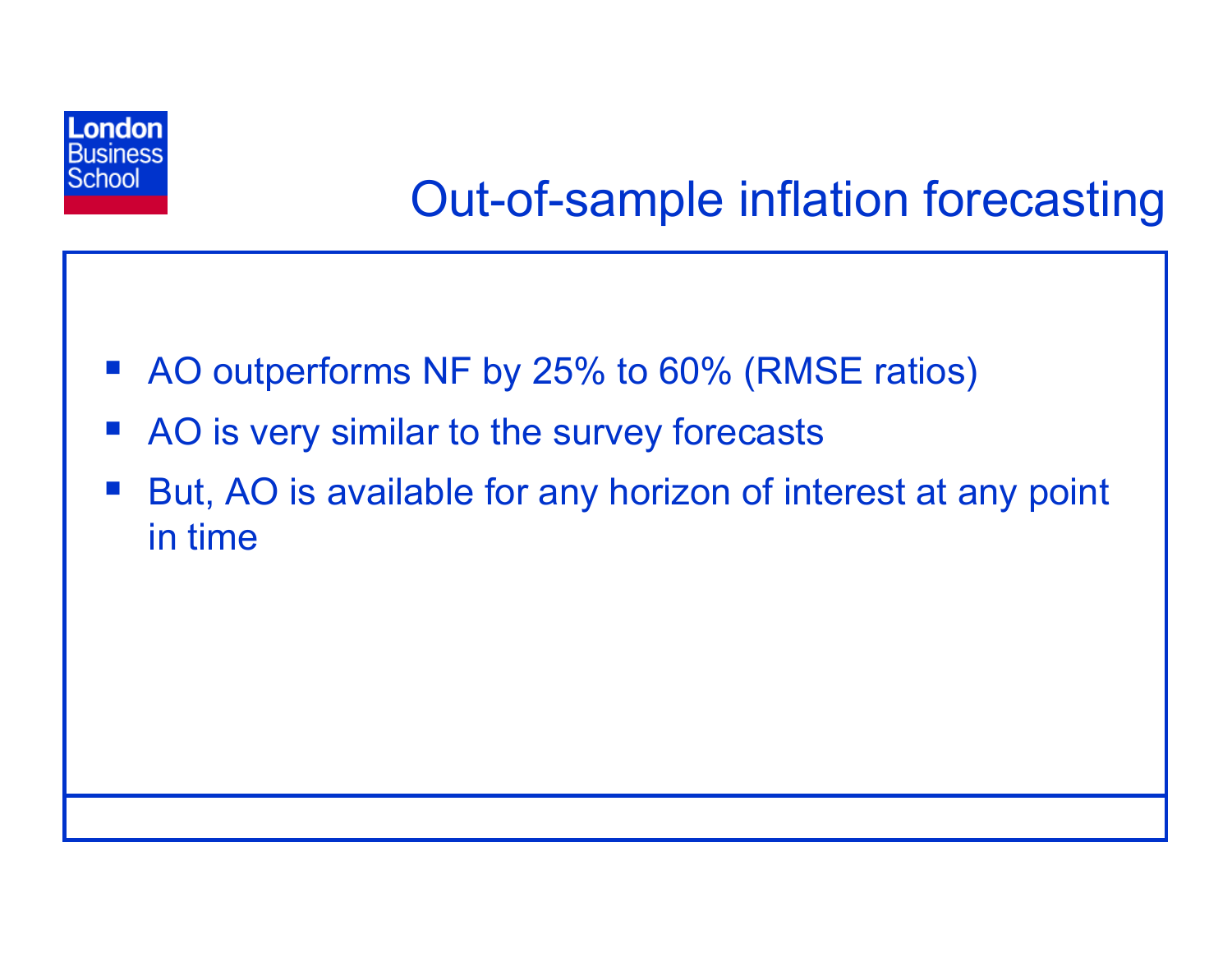![](_page_33_Figure_0.jpeg)